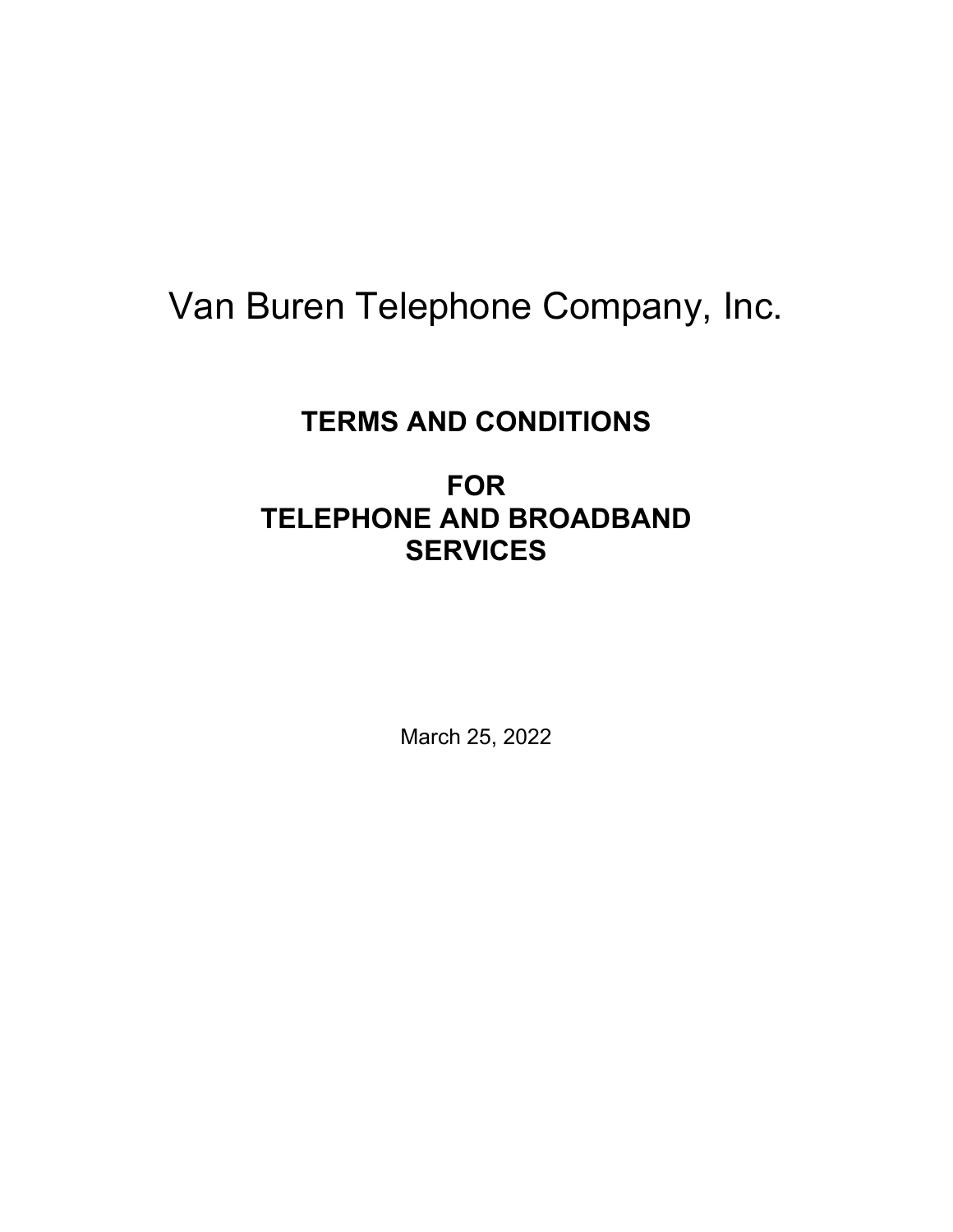# **IDENTIFICATION OF SERVICES INCLUDED**

- PART 1 General Terms and Conditions and Table of Contents
- PART 2 Telephone Service
- PART 3 Broadband Service
- PART 4 Service Price List

These terms and conditions govern services provided by Van Buren Telephone Company, Inc. hereinafter referred to as the Company. They include one or more types of services as specified below by the Company\*.

- $X$  Telephone Services, including local service, toll service and special access or private line as described in Part 2.
- $\underline{X}$  Broadband Internet Access Services as described in Part 3.
- \* Company has specified the applicable Parts for services it provides.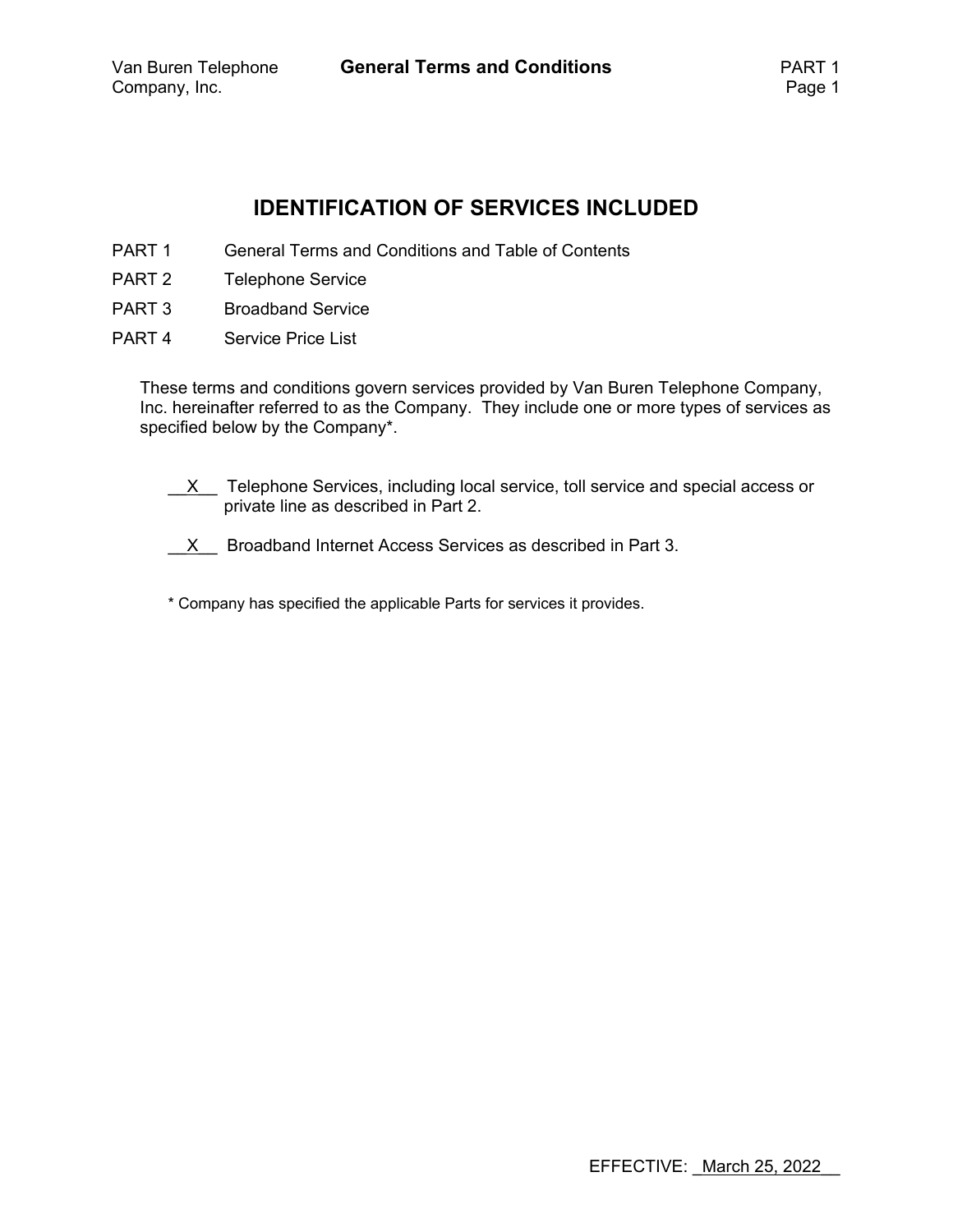# **TABLE OF CONTENTS**

# **Part 1 – General Terms and Conditions**

| 1.1  |                                                                                                                                                                                                                                                                                                                   |
|------|-------------------------------------------------------------------------------------------------------------------------------------------------------------------------------------------------------------------------------------------------------------------------------------------------------------------|
| 1.2  | 1. Availability of Facilities<br>2. Allowance for Failure of Service<br>3. Transmitting Messages - Security<br>4. Use of Connecting Company Facilities<br>5. Defacement of Property<br>6. Limitation of Liability                                                                                                 |
| 1.3. | <b>Establishment of Credit</b><br>1.<br>2. Amount of Deposits<br>3. Deposits and Collection Practices.<br>4. Deposit Refunds<br>5. Criteria for Procurement of Deposits                                                                                                                                           |
| 1.4. | 1. Application for Service<br>2. Access Rights<br>3. Safe Working Environment<br>4. Alterations<br>5. Maintenance and Repairs<br>6. Unusual Installation Costs<br>7. Construction Charges<br>8. Installation and Service Charges<br>9. Minimum Contract Period                                                    |
| 1.5. | 1. Demarcation Point.<br>2. Use of Customer Service<br>3. Connection of Customer Premise Equipment and Wiring                                                                                                                                                                                                     |
| 1.6. | 1. Payment for Service<br>2. Application of Residence and Business Rates<br>3. Taxes or Fees Billed to Customers<br>4. Service Check - Customer Premise Equipment and Wiring and Repairs<br>5. Late Payment Charges<br>6. Returned Check Charge<br>7. Service Charge for Reconnection<br>8. Adjustment of Charges |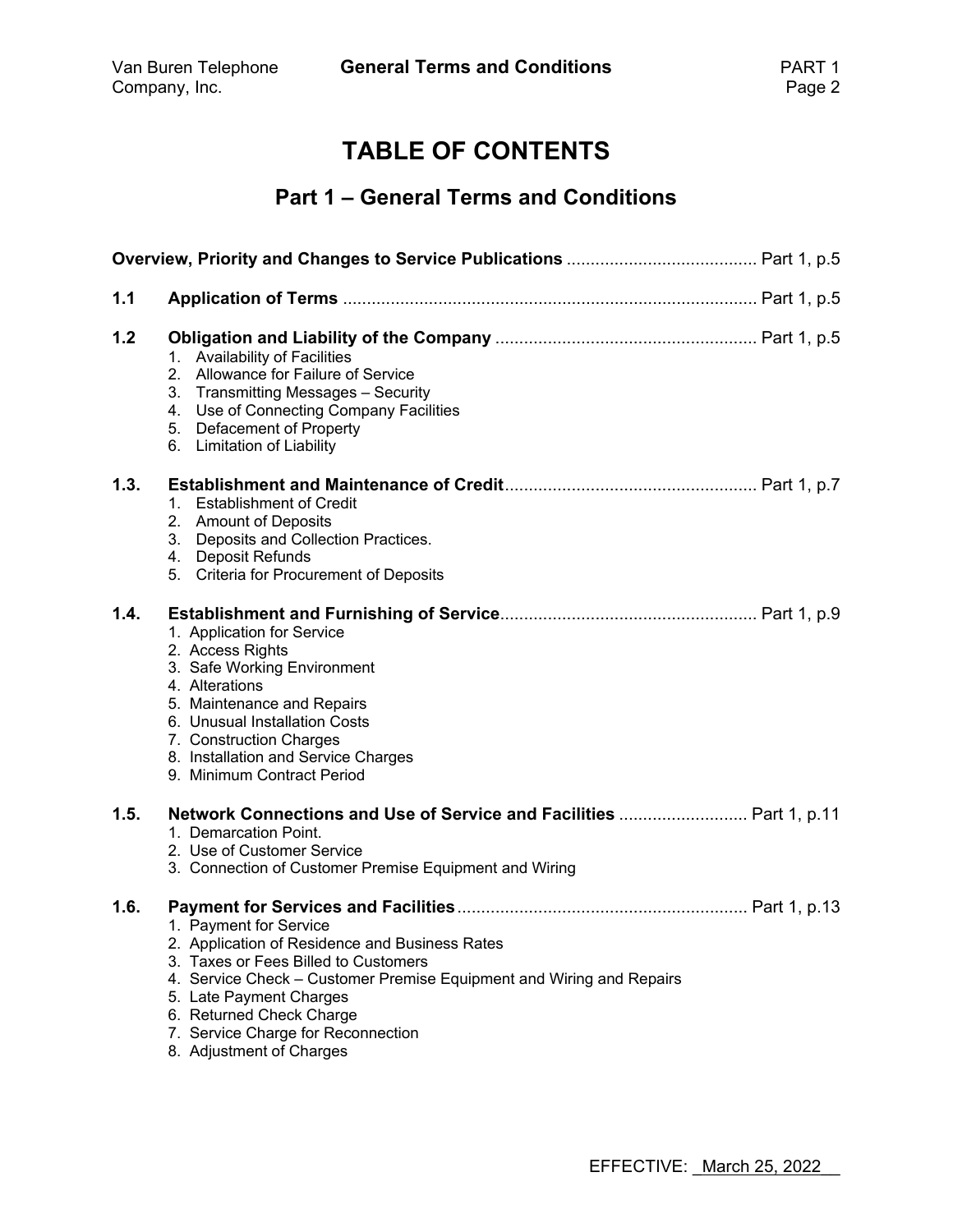| 1.7 | 1. Termination or Suspension<br>2. Notice of Disconnection |  |
|-----|------------------------------------------------------------|--|
| 1.8 |                                                            |  |

# **Part 2 – Telephone Service**

| 2.1 | 1. General Information<br>2. Services<br>3. Local Calling Area                                                                                                          |
|-----|-------------------------------------------------------------------------------------------------------------------------------------------------------------------------|
| 2.2 |                                                                                                                                                                         |
| 2.3 | 1. Telephone Numbers<br>2. Telephone Directories<br>3. Directory Listings                                                                                               |
| 2.4 | 1. Local Operator Services<br>2. Local Directory Assistance<br>3. Toll Blocking Service<br>4. Information Service Access Blocking<br>5. Billed Number Screening Service |
| 2.5 | 1. Foreign Exchange Service<br>2. Off Premise Extensions<br>3. Emergency Number Service (911, E911 and NG911)<br>4. Other Service Offerings<br>5. Lifeline Assistance   |

6. Long Distance Service

# **Part 3 – Broadband Service**

| 3.1 |  |
|-----|--|
| 3.2 |  |
| 3.3 |  |
| 3.4 |  |
| 3.5 |  |
| 3.6 |  |
| 3.7 |  |
| 3.8 |  |
| 3.9 |  |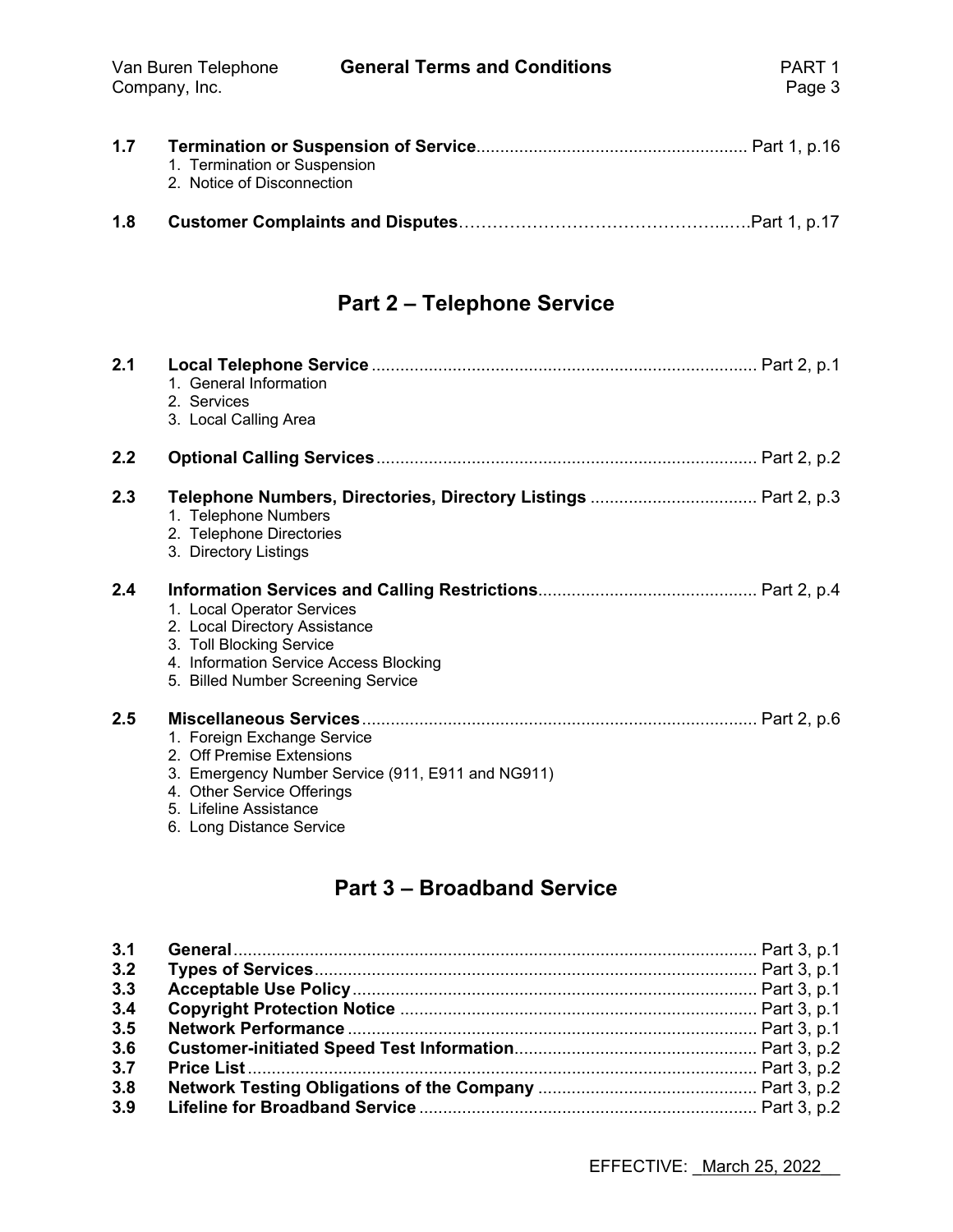#### **OVERVIEW OF SERVICE PUBLICATIONS**

These Terms and Conditions and (where applicable) the following additional documents (collectively, "Service Publications") shall apply to all products and services the Company provides to customers:

Pricing Schedules. A "pricing schedule" means a service price sheet or similar pricing schedule (including related attachments) or other document that is included in Part 4 of these Terms and Conditions or that is later executed by the parties and references these Terms and Conditions. A Pricing Schedule includes the services, the pricing (including discounts and commitments, if applicable), the pricing term (if applicable) and may contain or incorporate by reference other service specific terms and conditions.

Policies. A "policy" means a Company policy that applies in accordance with its terms to any service or service capability within its scope, as may be modified by the Company from time-to-time, including the following:

- The Company's **Privacy Policy**, which can be found at www.vbtelco.com.
- The Company's **Acceptable Use Policy**, which is included or referenced in Part 3 of these Terms and Conditions and which can be found at www.vbtelco.com.
- The Company's **Network Management Policy or Network Transparency Statement**, which is included or referenced in Part 3 of these Terms and Conditions and which can be found at www.vbtelco.com.

Service Contracts. "Service Contracts" means service orders, service contracts, service level agreements, service-specific terms and conditions and similar documents signed by or provided to the customer containing specific descriptions, pricing and other terms and conditions for products, services or service components that are not covered by these Terms and Conditions or that are in addition to or different from these Terms and Conditions.

#### **PRIORITY OF SERVICE PUBLICATIONS**

The order of priority of the Company's Service Publications is:

- a. For prices: The applicable Pricing Schedule found at (a) the company's website, (b) the Price List in Part 4 of this service catalog; or (c) any service agreement signed by the customer;
- b. For Terms and Conditions: any applicable Service Contract, the Company's Policies and these Terms and Conditions; provided that for any regulated services a rule may be first in priority in any jurisdiction where the applicable law or regulation does not permit contract terms to take precedence over inconsistent terms and conditions.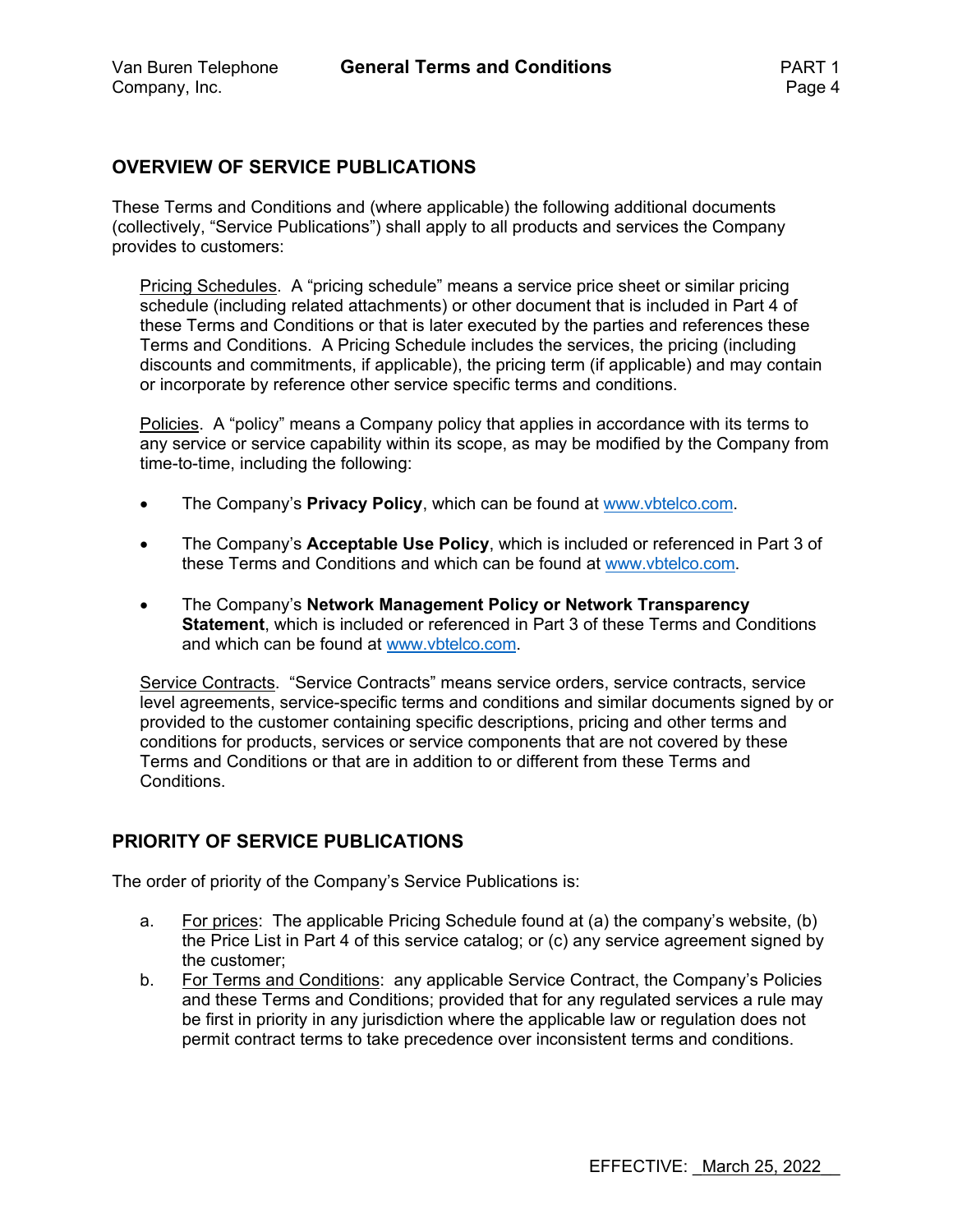If a conflict exists among provisions of the Company's Service Publications, such conflicts will be resolved in accordance with the preceding order of priority; provided that specific terms will control over general provisions and negotiated or added terms, conditions or pricing will control over standardized, published or non-negotiated terms, conditions and pricing.

### **CHANGES TO SERVICE PUBLICATIONS**

Unless otherwise provided in your Service Publications, the Company may revise its Service Publications at any time. If the Company revises a Service Publication, the revision has a materially adverse impact on customer, and the Company does not implement revisions that remedy such materially adverse impact within 30 days after receipt of notice from customer, then customer may, as customer's sole remedy, elect to terminate the affected service or service components as provided in Part 1, Section 1.7.

#### **1.1 APPLICATION OF TERMS**

The General Terms and Conditions set forth in Part 1 of this Service Catalog apply to all products and services the Company provides customer pursuant to this Service Catalog and shall continue in effect so long as services are provided under this Service Catalog. To the extent applicable to any service, services are also subject to the service-specific terms and conditions set forth in other Parts of this Service Catalog.

In the event of any conflict between these General Terms and Conditions and the service-specific terms and conditions set forth in other Parts of this Service Catalog, the service-specific terms and conditions shall control.

#### **1.2 OBLIGATION AND LIABILITY OF THE COMPANY**

- 1. Availability of Facilities. The Company's obligation to furnish services is dependent upon its ability to secure and retain, without unreasonable expense, suitable facilities and rights for such facilities, except as provided for in 1.4 (G) Construction Charges.
- 2. Allowance for Failure of Service. The Company does not guarantee uninterrupted working of its service or equipment. In case service is interrupted other than by the negligence or willful act of the customer, an adjustment will be made in the amount of the charges for that portion of the service rendered inoperable. Any adjustment shall apply only if the interruption continues beyond twenty-four (24) hours after first noted by the Company. Adjustment will be made in the form of a bill credit. No other liability shall in any case attach to the Company.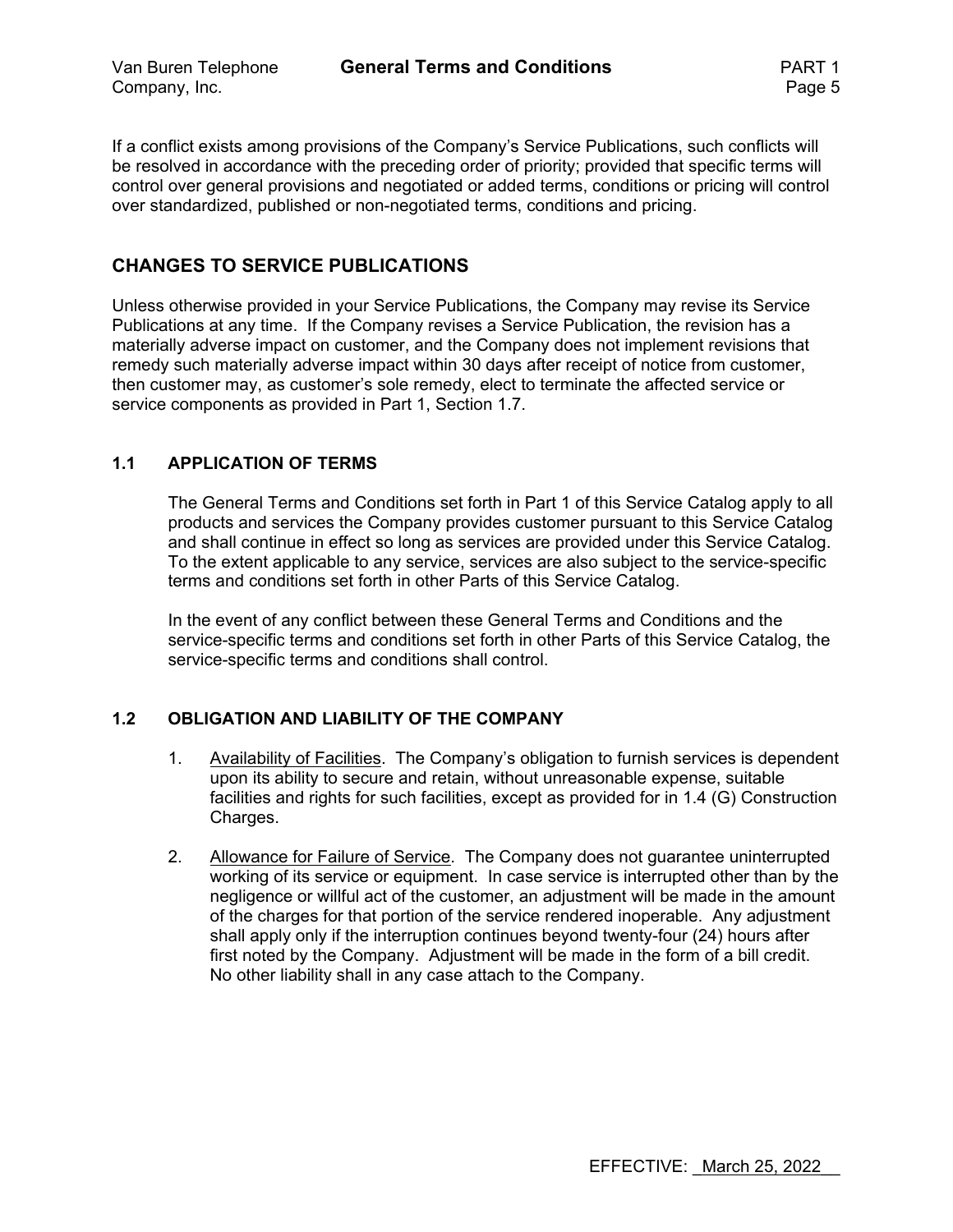- 3. Transmitting Messages Security. The Company does not transmit messages, but offers the use of its facilities, where available, for communications between parties, subject to these Terms and Conditions. Access to and use of any information or data obtained by customer or any user via use of service is at the customer or user's own risk, and the Company is not responsible for the accuracy, reliability or security of such information. The Company makes no attempt to verify accurate receipt of any messages and the Company is not responsible for any loss of data resulting from delays, non-deliveries, incorrect deliveries, viruses, e-mail filtering, service interruptions, etc. The Company makes no representations, warranties, or assurances regarding the security of any system or network or the protection or privacy of email or other information transferred or communicated through the Internet or any other system or network. The Company shall not be liable for any breach of security arising from or in connection with a customer's or user's use of service or the Company's network.
- 4. Use of Connecting Company Facilities. Facilities of other companies may be used in establishing connections to points not reached by this Company's facilities. In establishing connections with the facilities of other companies, the Company does not assume any liability for any action of the connecting company.
- 5. Defacement of Property. The Company shall exercise care in all work done on a customer's property. No liability shall attach to the Company by reason of any defacement or damage to the customers' property resulting from the existence of the Company's instruments, apparatus and associated wiring on such property, or by the installation or removal thereof, unless such defacement or damage is the result of the negligence of the Company, or its employees.
- 6. Limitation of Liability

The Company shall not be liable for any damages arising out of or relating to:

- a. service defects, service levels, delays or any service error or interruption, including interruptions or errors in routing or completing any 911 or other emergency response calls or any other calls or transmissions (except for credits explicitly set forth in this Service Catalog);
- b. interoperability, access, or interconnection of the services with applications, data, equipment, services, content or networks provided by customer or third parties;
- c. lost or altered messages or transmissions;
- d. unauthorized access to or theft, alteration, loss, or destruction of customer's (or its affiliates', users' or third parties') applications, content, data, programs, information, networks or systems;
- e. equipment, network or facility maintenance, upgrades, modifications or relocations;
- f. any loss, damage, failure, or impairment of service in connection with customer premise equipment and wiring.
- g. force majeure events such as (but not limited to) acts of God, acts of nature, strikes, fire, war, riot, acts of terrorism and government actions;
- h. service, equipment, network, or facility failure caused by the loss of power; or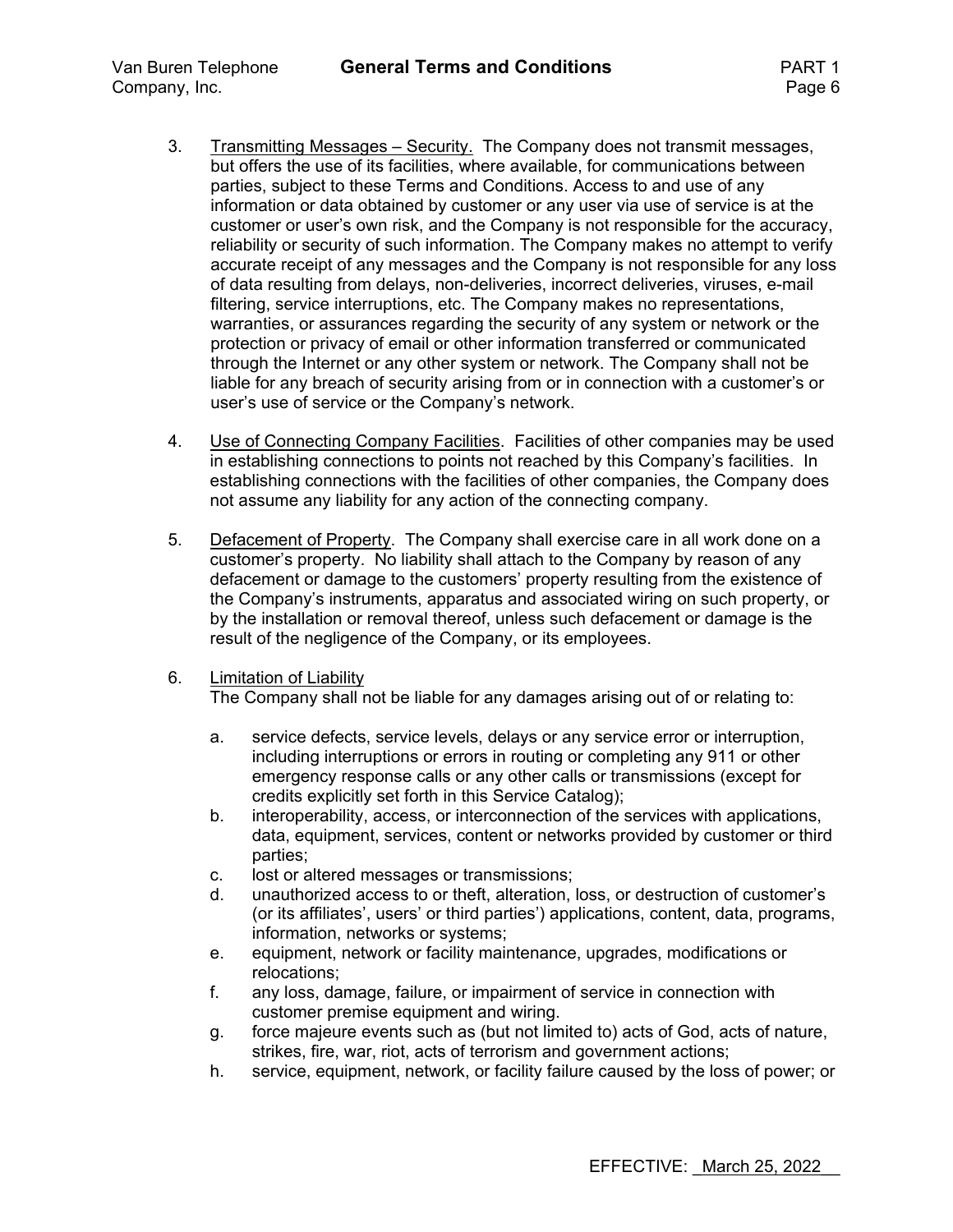i. service, equipment, network, or facility failure caused by the negligent or more culpable acts or omissions by customer (or its affiliates, users or third parties).

The customer indemnifies and saves the Company harmless against claims for libel, slander, or infringement of patents arising from combining such customer premise equipment and wiring with the facilities of the Company.

TO THE EXTENT PERMITTED BY LAW, THE COMPANY'S TOTAL LIABILITY FOR ANY CLAIM CONCERNING SERVICES OR EQUIPMENT PROVIDED UNDER THIS SERVICE CATALOG, INCLUDING FOR ANY EXPRESS OR IMPLIED WARRANTIES, IS LIMITED TO THE AMOUNT PAID FOR THE SERVICES OR EQUIPMENT WE PROVIDED, WHETHER SUCH CLAIM OR REMEDY IS SOUGHT IN CONTRACT OR TORT, INCLUDING NEGLIGENCE, STRICT LIABILITY OR OTHERWISE. TO THE EXTENT PERMITTED BY LAW, THE COMPANY SHALL NOT BE LIABLE FOR ANY CONSEQUENTIAL, INCIDENTAL, INDIRECT, PUNITIVE, SPECIAL OR TREBLED OR ENHANCED DAMAGES, INCLUDING, BUT NOT LIMITED TO LOST PROFITS, LOST BUSINESS, OR OTHER COMMERCIAL OR ECONOMIC LOSS, WHETHER SUCH DAMAGES ARE CLAIMED FOR BREACH OF CONTRACT, NEGLIGENCE OR OTHERWISE AND WHETHER OR NOT WE HAVE BEEN ADVISED OF THE POSSIBILITY OF SUCH DAMAGES.

#### **1.3 ESTABLISHMENT AND MAINTENANCE OF CREDIT**

- 1. Establishment of Credit. The Company is not obligated to provide service to any individual or firm that owes for services previously rendered by the Company at the same or a different address, until arrangements have been made to liquidate such previous indebtedness to the Company. Applicants for service may be required to pay in advance of installation, the service connection, installation and/or construction charges and any recurring charges to be assessed on the first monthly bill statement. In order to ensure the payment of all charges due for its service, the Company may require any customer to establish and maintain credit in one or more of the following ways:
	- a. by authorizing a commercial credit check by the Company.1
	- b. by furnishing credit references acceptable to the Company.
	- c. by means of a cash deposit.
	- d. by advanced payment of service connection, installation, construction, and first monthly recurring service charges.
- 2. Amount of Deposits
	- a. The Company may require a deposit in order to establish service.

 $1$  Companies who make use of commercial credit checks may incur reporting obligations under Red Flag Privacy reporting rules.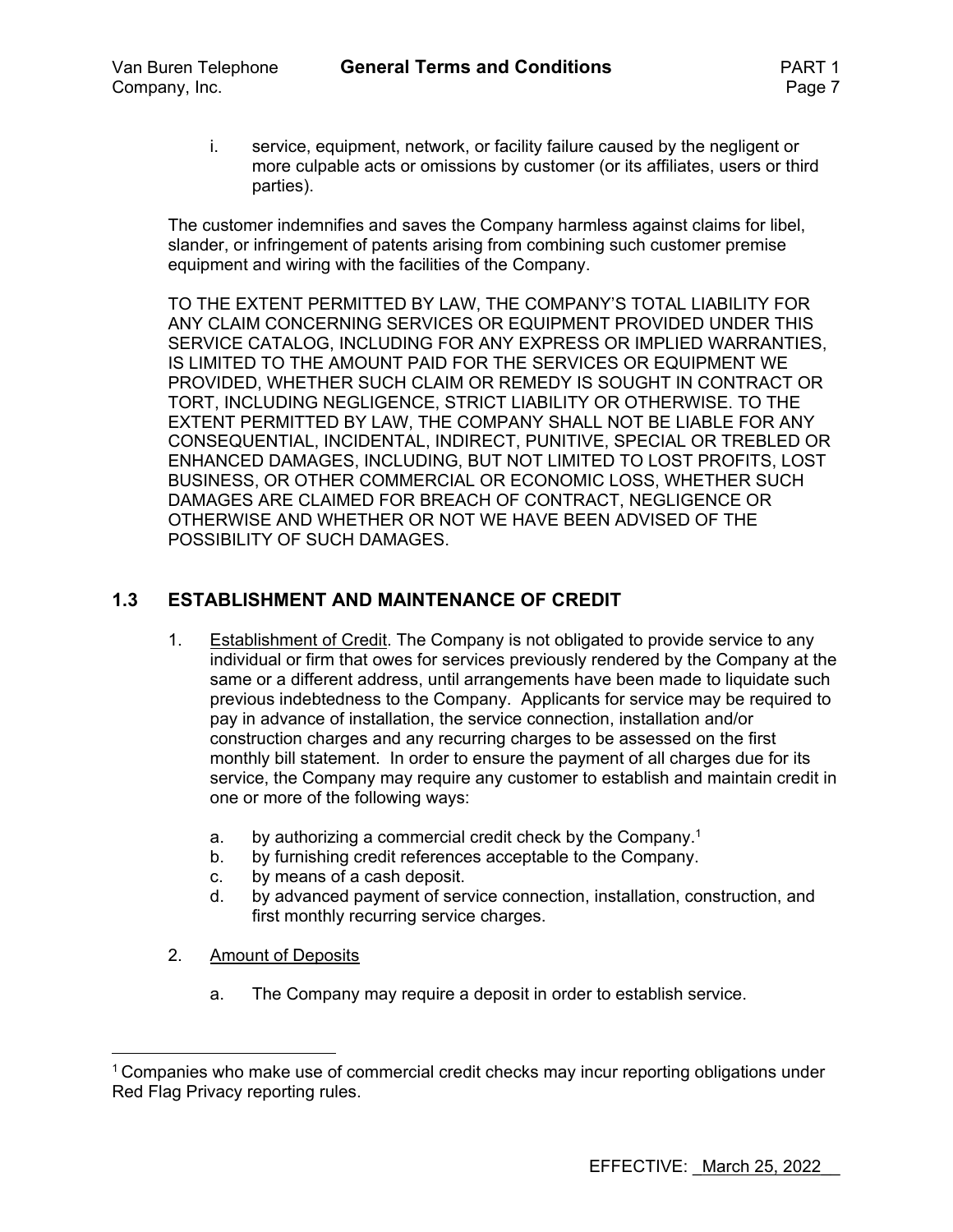- b. The amount of deposit required shall not be more than the maximum charge for three months service or as may be required by the Company in cases involving service for short periods or special occasions. The Company may require the customer to increase the amount of the deposit at any time, if the charges billed against the customer are found to warrant such an increase.
- c. The Company will maintain records which show the name and address of each depositor, the amount and date of the deposit and each transaction concerning the deposit. Unclaimed deposits shall be disposed of in accordance with law.
- d. A receipt of deposit will be furnished to each customer from whom a deposit is received. Upon customer request, duplicate receipts will be provided to customers who have lost their receipt if the deposit is substantiated by the Company records.
- 3. Deposits and Collection Practices. The fact that a deposit has been made in no way relieves the applicant or customer from complying with the Company's regulations as to advance payments and the prompt payment of bills; nor constitutes a waiver or modification of the regular practices of the Company providing for the discontinuance of service for non-payment of sums due the Company for services rendered. The Company may discontinue service to any customer failing to pay current bills regardless of the fact that such customer has made a deposit with the Company to secure payment of such bills, or has furnished the Company with a guarantee in writing for such bills.
- 4. Deposit Refunds
	- a. The deposit shall be refunded or credited to the customer after not more than 12 consecutive months of prompt payment, unless the Company has documented information which indicates the deposit is necessary to insure payment.
	- b. Interest on deposits, will accrue at the level determined by the Company and as listed in Part 4
- 5. Criteria for Procurement of Deposits. The Company will use the following criteria to determine whether to request a deposit:
	- a. False credit information
	- b. Unsatisfactory credit history
	- c. Requests for special construction or equipment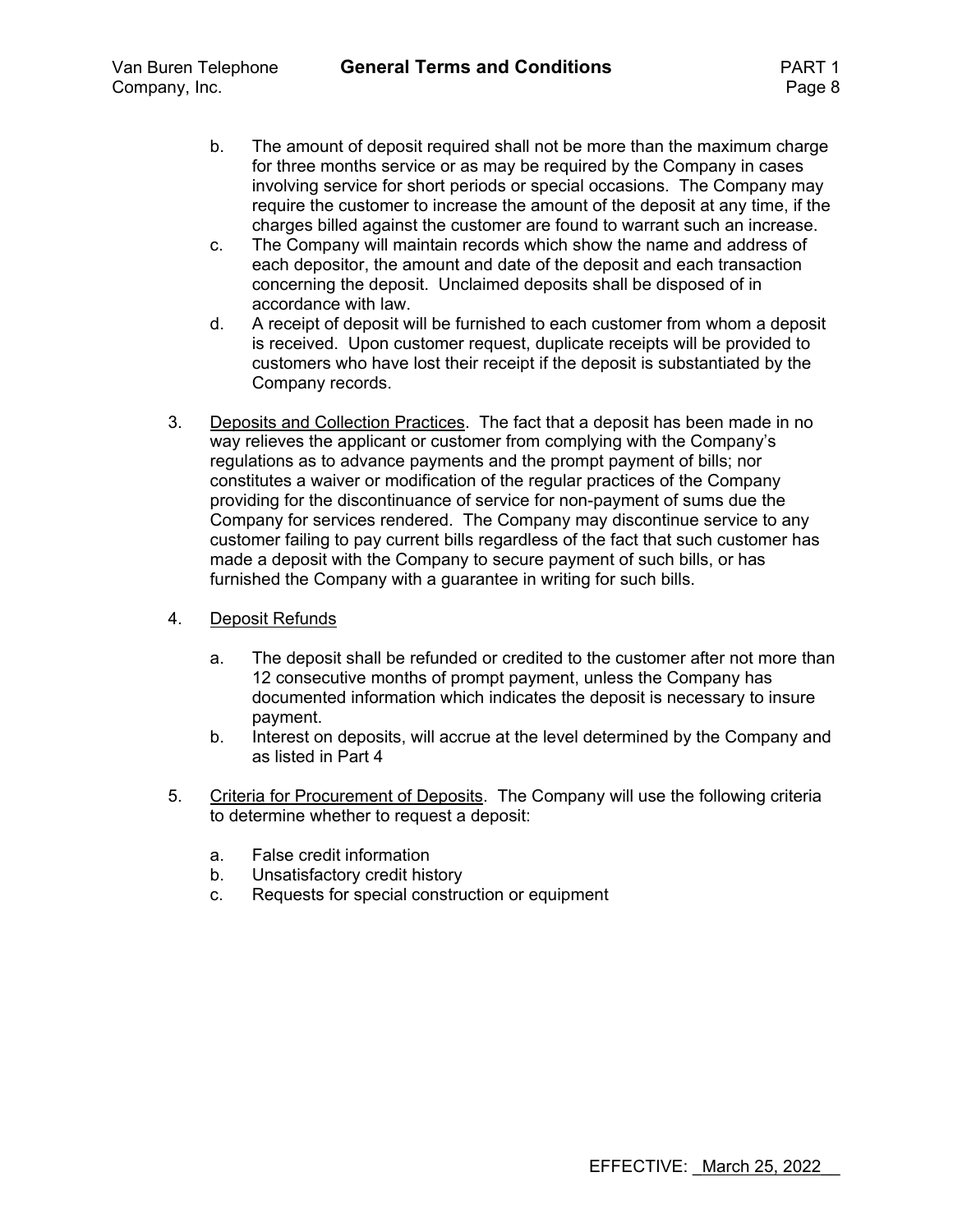## **1.4 ESTABLISHMENT AND FURNISHING OF SERVICE**

- 1. Application for Service. Applications for service may be made orally or in writing. These applications become contracts upon the establishment of service. In addition to any required deposit, applicable recurring charges will appear on the first monthly bill statement, and non-recurring service and construction charges may also be required in advance. The terms and conditions specified for such contracts are subject to these Terms and Conditions as applicable to the service to be furnished. Any change to these Terms and Conditions shall act as a modification of the contract to that extent, without further notice.
- 2. Access Rights. Customer will in a timely manner allow the Company access as reasonably required for the services to property and equipment that customer controls and will obtain at customer's expense timely access for the Company as reasonably required for the services to property controlled by third parties such as Customer's landlord. The Company will coordinate with and, except in an emergency, obtain customer's consent to enter upon customer's property and premises, which consent shall not be unreasonably withheld. Access rights include right to construct, install, repair, maintain, replace and remove equipment and/or facilities (including access lines and network facilities) and the right to use ancillary equipment space outside or within a building for customer's connection to the Company's network. Except as otherwise agreed by the Company, the customer must furnish any conduit, holes, wireways, wiring, plans, equipment, space, power/utilities and other items as the Company reasonably requires for the services and will obtain any necessary licenses, permits and consents (including easements and rights-of-way). Customer must provide the Company timely information and access to customer's facilities and equipment as the Company reasonably requires for the services, according to a mutually agreed schedule.
- 3. Safe Working Environment. Customer will ensure that the location at which the Company installs, maintains, or provides services is a safe working environment, free of Hazardous Materials and reasonably suitable for the services. For purposes of the preceding, "Hazardous Materials" mean any substance or material capable of posing an unreasonable risk to health, safety or property or whose use, transport, storage, handling, disposal or release is regulated by any law related to pollution, to protection of air, water or soil or to health and safety. The Company shall have no obligation to perform work at a location that is not a suitable and safe working environment or to handle, remove or dispose of Hazardous Materials.
- 4. Alterations. The customer agrees to notify the Company promptly whenever alterations or new construction on premises owned or leased by the customer necessitate changes in the Company's facilities. The customer agrees to pay the Company's charges for such changes.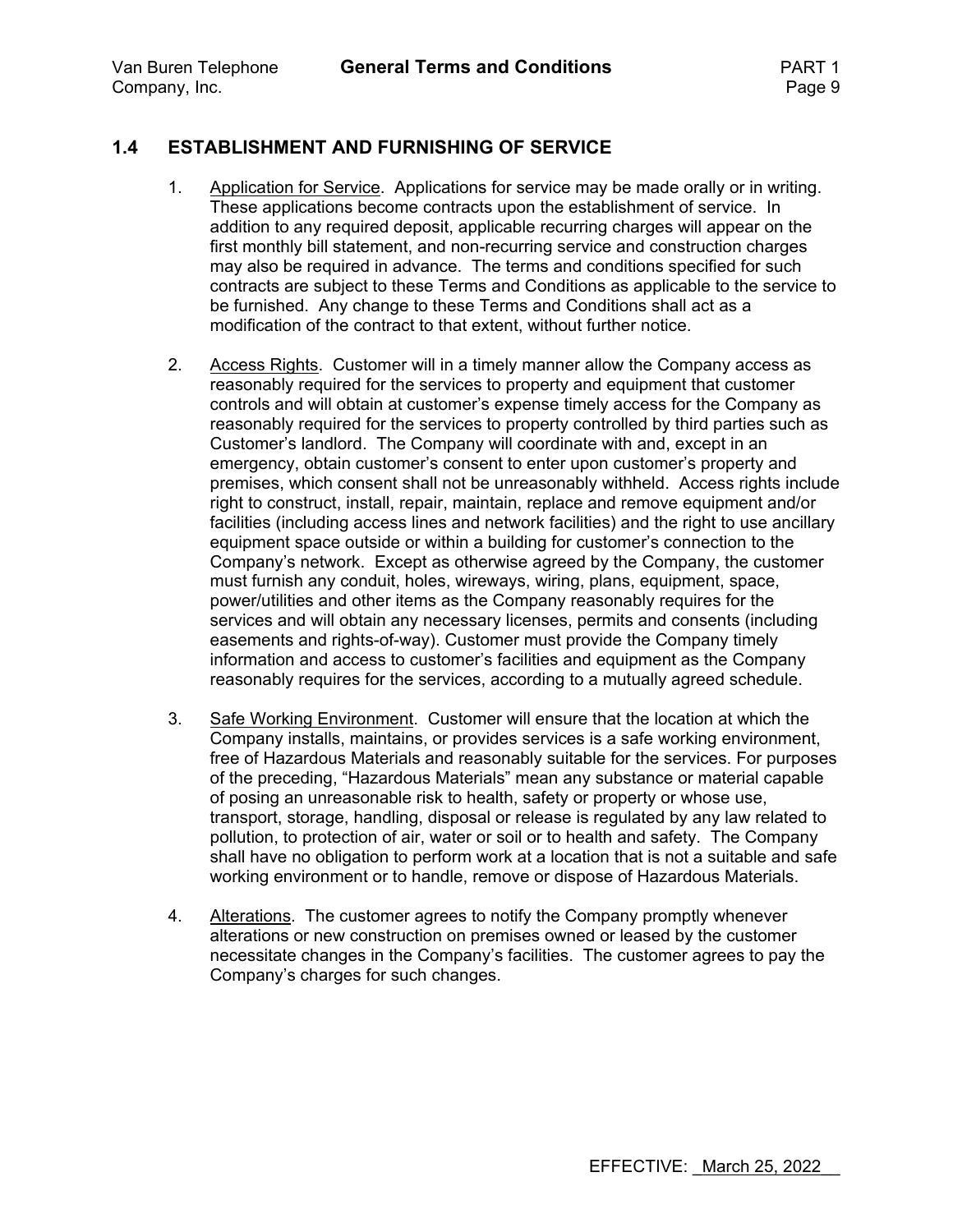- 5. Maintenance and Repairs. All expense of maintenance and repair of services or facilities provided by the Company will be borne by the Company. The customer will be held responsible for restoration or replacement costs in case of loss of, damage to, or destruction of any of the Company's facilities not due to normal use. Customers may not rearrange, disconnect, or remove or permit others to rearrange, disconnect, or remove any Company owned facility installed by the Company unless provided elsewhere in these Terms and Conditions.
- 6. Unusual Installation Costs. Where special requirements of the customer involve unusual construction or installation, the customer may be required to pay additional costs as provided elsewhere in these Terms and Conditions.
- 7. Construction Charges.
	- a. The Company may assess construction charges for the installation of facilities beyond the existing Company facilities.
	- b. The Company may assess construction charges to the appropriate party which may include, but is not limited to, the service applicant, individual owner, or land developer.
	- c. Construction charges may include all costs associated with the installation of facilities, including but not limited to, engineering, labor, legal, material, rightof-way, and contractor costs.
	- d. Full payment of construction charges is required prior to the commencement of the work.
	- e. The party paying the construction charges does not obtain any rights of ownership or any other rights pertaining to facilities installed by the Company. All facilities installed by the Company shall be under its exclusive control.
	- f. Types of Network Additions governed by Construction charges may include:
		- 1) Line Extensions
		- 2) Temporary or Speculative additions
		- 3) Special Type or Request
		- 4) Real Estate Developments and Subdivisions
		- 5) Multi-Dwelling Units or Apartment Complexes
- 8. Installation and Service Charges
	- a. Service charges for Telephone and Broadband services apply to connect, move, or change each individual service and facilities according to the components of work required.
	- b. The Company may allow service charges for bundled services that are lower than the sum of the individual service charges for each respective service.
	- c. Please refer to Part 4 for a listing of our Service Charges.
	- d. Service Charges are in addition to the other applicable rates and charges located in other parts of these Terms & Conditions, including Construction Charges.
	- e. Service Charges **do apply** for:
		- 1) Establishing service at the customer's request.
		- 2) Move of service from one premise to another at the customer's request.
		- 3) Account name changes at the customer's request.
		- 4) Changes of service type, features, etc. at the customer's request.<br>5) Rearrangement or relocation of facilities at the customer's request
		- 5) Rearrangement or relocation of facilities at the customer's request.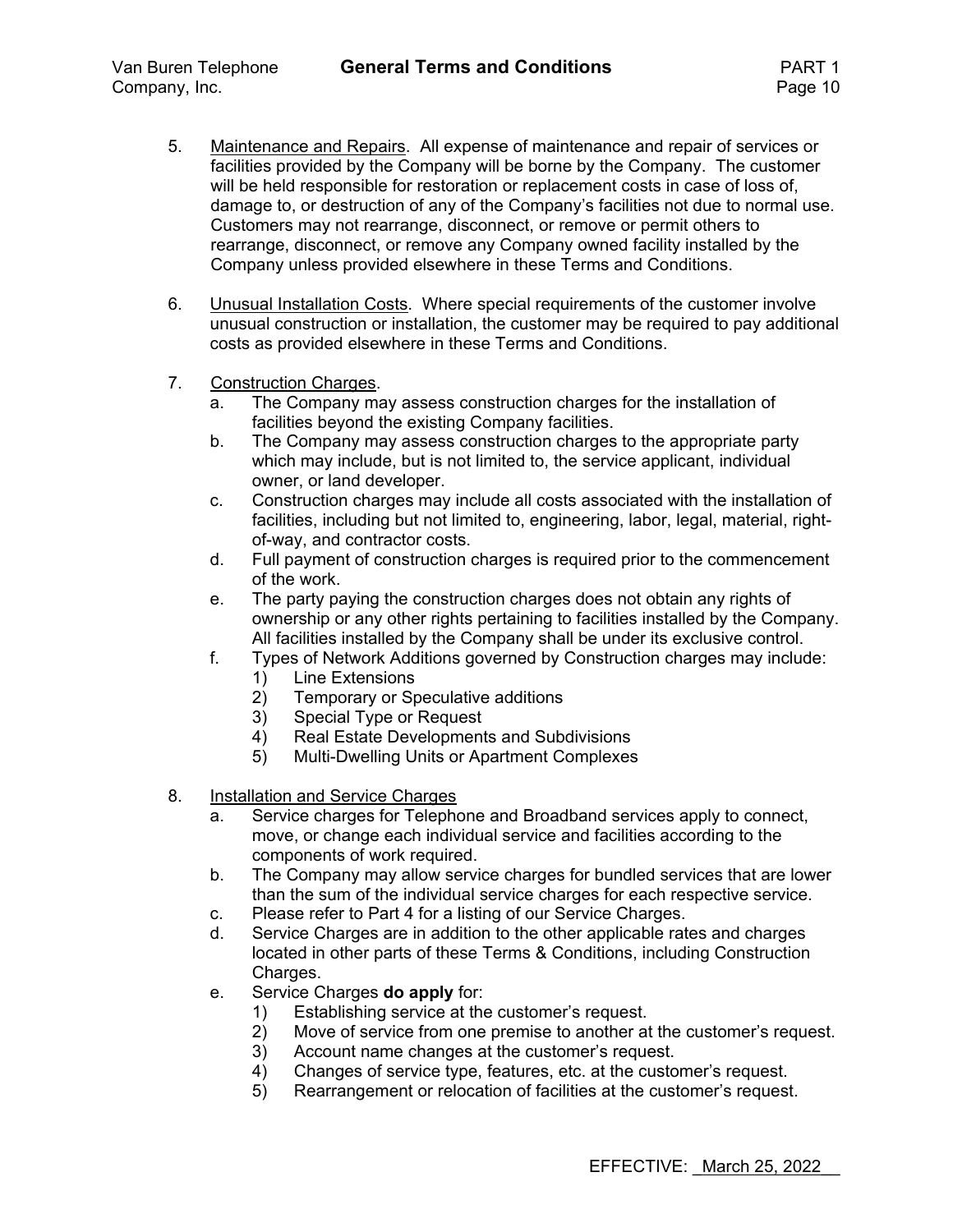- 6) Reconnecting a service after disconnection for non-payment.
- 7) Service check charges for visits to customer premises when the service trouble is determined to be caused by the customer premise equipment and wiring.
- f. Service Charges do not apply:
	- 1) When any change is made and initiated by the Company.
	- 2) When services are reestablished at a secondary location immediately following the rendering of the customer's primary location as unfit for occupancy, due to fire, flood, etc.
- 9. Minimum Contract Period
	- a. Except as specified elsewhere in these Terms and Conditions, the minimum contract period is one month from the date service or additions to service are established and the minimum charge is the authorized rate for one month. For purposes of rate administration each month is considered to have 30 days.
	- b. The Company may require a contract period longer than one month at the same location for unusual construction necessary to meet special demands and involving extra costs.

#### **1.5 NETWORK CONNECTIONS AND USE OF SERVICE AND FACILITIES**

- 1. Demarcation Point. Customers are connected to the Company's network at a point of demarcation. The demarcation point is either outside or inside the premise and is typically the location where the Company's network is terminated and grounded. Connection of new inside station wiring to the network shall only be made at the demarcation point. Connections of inside station wiring to the network, and any installation of customer premise equipment, shall only be made at the demarcation point and shall be made in accordance with any applicable state or federal laws governing the installation and use of customer premise equipment and wiring. It is the customer's responsibility to ensure compliance with any applicable federal or state laws, including but not limited to Part 68 and/or Part 76 of the FCC rules, the National Electric Code, and other FCC and Iowa rules and regulations.
- 2. Use of Customer Service
	- a. Service is furnished on retail basis for residential or business use only. Service accounts are assigned to customers only, and the customer(s) in whose name the account is established will be the account owner(s) for all purposes. Account owners shall be responsible for any and all use of the subscribed service. Customers will cooperate with the Company to prevent third parties from gaining unauthorized access to services via the customer's facilities.
	- b. Services must be used in compliance with applicable Service Publications, including all applicable Company policies. Without limiting the preceding, customers shall not use services for fraudulent, abusive, unlawful, or destructive purposes or in any manner that causes interference with the Company's or another service subscriber's use of the Company-provided network.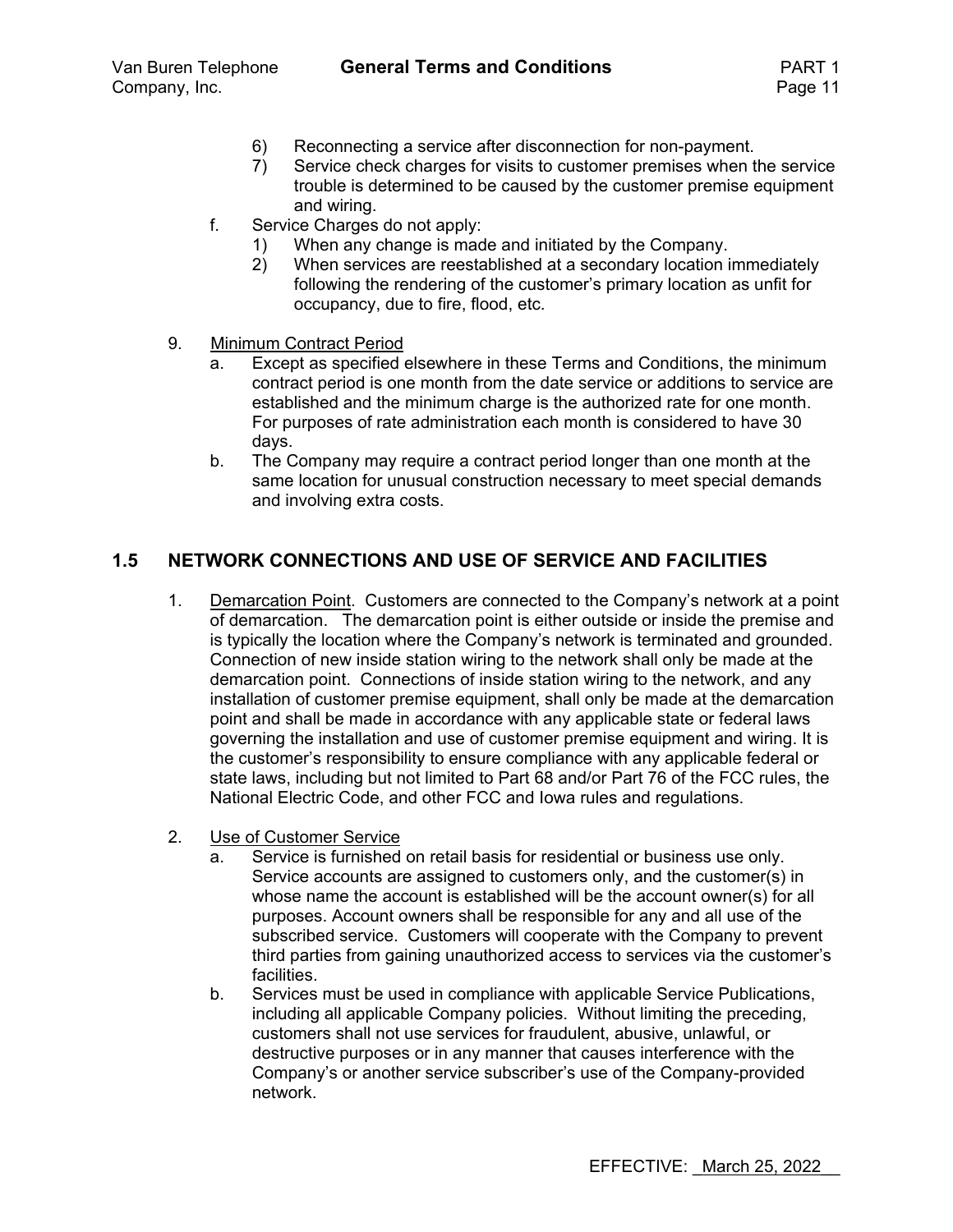- c. Services may not be resold, except as authorized in a specific Service Contract signed by authorized representatives of both the permitted reseller and the Company.
- 3. Connection of Customer Premise Equipment and Wiring
	- a. Except when leased from, licensed from, or otherwise provided by the Company, all premise equipment and wiring after the demarcation point is the property and responsibility of the property owner.
	- b. Customers may provide and install their own customer premise equipment and wiring after the demarcation point so long as no electronic or physical harm is caused to the Company's network. If the Company determines the customer premise equipment and wiring is causing or is likely to cause interference or hazard to the network, the Company will take such action as it deems necessary for the protection of the Company's network. After notification by the Company of such interference or hazard, the customer shall discontinue such use and disconnect such premise equipment and wiring. Failure of the customer to conform to this requirement may result in suspension of service.
	- c. Customers are not permitted to physically cut, improperly terminate, substantially alter, or otherwise destroy the Company's owned premise equipment and wiring before the demarcation point.
	- d. The Company's network is not represented as being adapted to the use of all customer premise equipment and wiring. The Company shall not be responsible for: (a) the through transmission of signals generated by the customer premise equipment or for the quality of or defects in, such transmission; (b) the reception of signals by the customer premise equipment.
	- e. The Company shall not be responsible to the customer if changes in criteria in these Terms and Conditions or changes in any of the facilities, operations or procedures of the Company render any customer premise equipment and wiring obsolete, or requires modification of such equipment and wiring.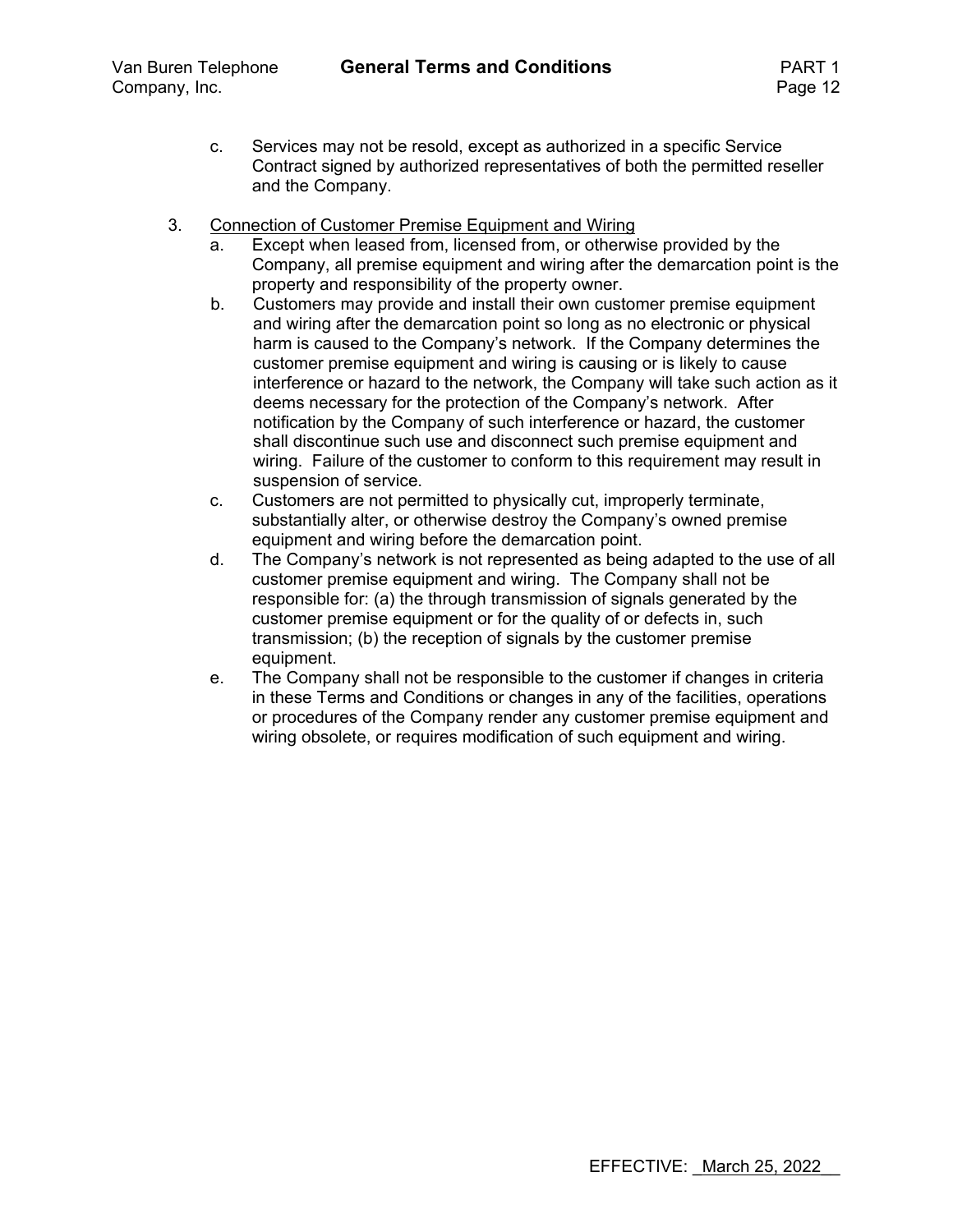- f. Where the Company leases, licenses or otherwise provides equipment, such equipment is provided to customer for the term of service and solely for use in connection with lawfully receiving and using service. All such equipment remains the property of the Company. When service is cancelled or disconnected, the customer must return any such equipment to the Company during regular business hours, Monday through Friday (except holidays). The equipment must be returned to the Company in the same condition as installed or received, except for normal wear and tear. All such equipment must be returned to the Company's business office or an alternative location designated by the Company at the time of cancelation or disconnection. If a customer is unable to travel to the Company's business office or other designated location to return the equipment, the customer may request pickup. Provision of pick-up service is solely at the Company's option and the Company's refusal or failure to provide pick-up service will not excuse the customer's obligation to return equipment. If the Company agrees to provide pick-up service, pick-up will occur during the business week and only during regular business hours. There may be a fee for pick-up, which customer will be informed of when pick-up service is requested, and which will be payable at time of pick-up. If a customer fails to return equipment at the time of cancellation or disconnection of service, the customer may be liable to the Company for an equipment recovery fee as set forth in Part 4 of these Terms and Conditions.
- g. The customer is responsible for the maintenance and safekeeping of all equipment placed in or on the customer's premises. The Company has no responsibility for replacing equipment destroyed or damaged by the customer's misuse, abuse, or neglect. In the event that any equipment provided by the Company is destroyed, damaged (ordinary wear and tear excepted), lost or stolen while in the customer's possession, the customer may be liable to the Company for an equipment recovery fee as set forth in Part 4 of these Terms and Conditions.

## **1.6 PAYMENT FOR SERVICE AND FACILITIES**

- 1. Payment for Service. Unless otherwise agreed upon, all customers shall pay for services and facilities monthly in advance. All bills for services are due not less than 20 days after the bill is rendered. When a customer is connected or disconnected, or for other cause the service received deviates by more than twenty-four consecutive hours from the normal billing period, the bill shall be prorated. If the prorating indicates a refund is due, the refund shall be accomplished by bill credit. Failure to receive a bill does not relieve the customer of the responsibility for payment.
- 2. Application of Residence and Business Rates
	- a. Residence rates apply at the following locations:
		- i. In a private residence where business listings are not provided.
		- ii. In private apartments of hotels, rooming house, or boarding houses where service is confined to the customer's use.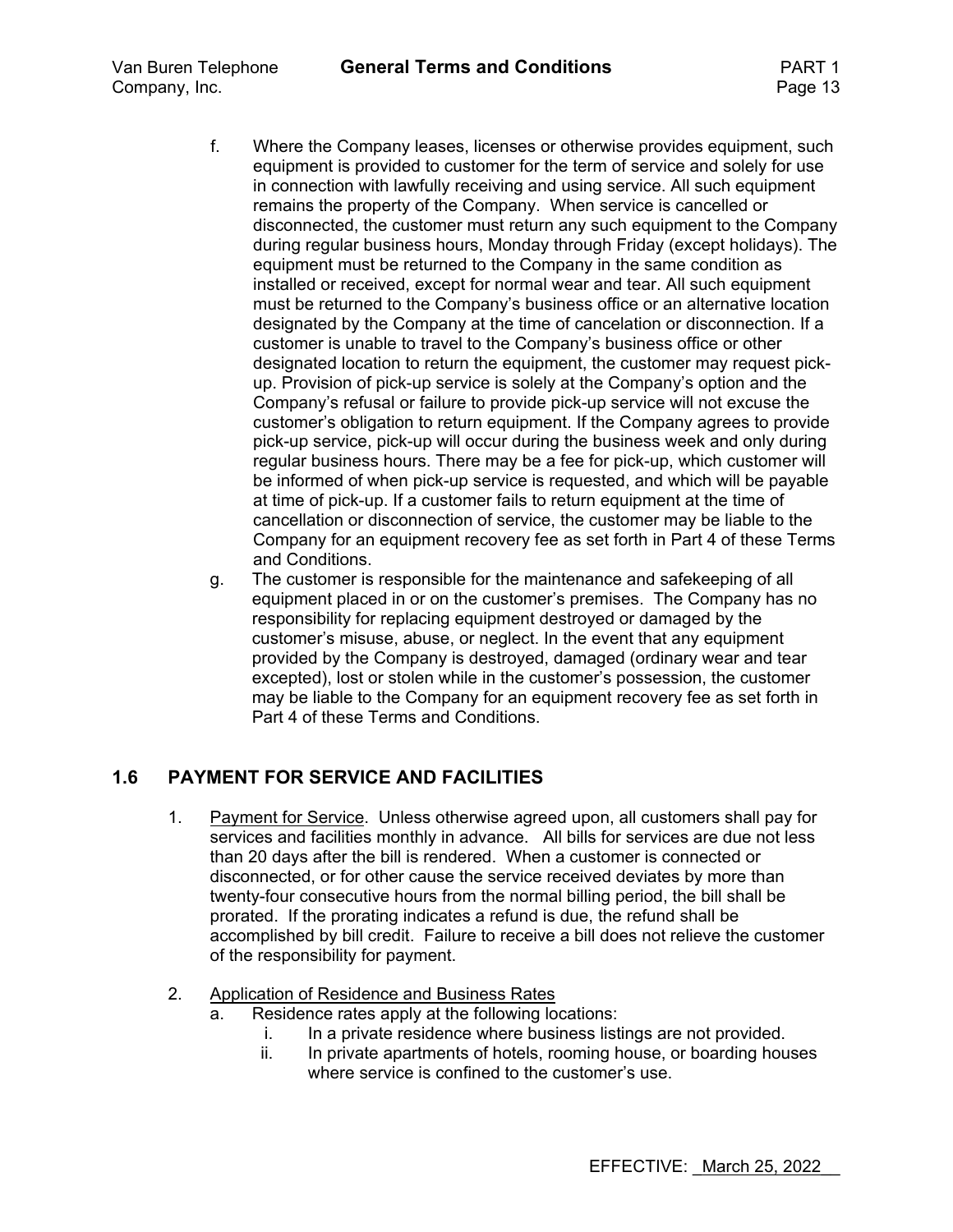- iii. In college fraternity or sorority houses where individual access line service is provided.
- b. Business rates apply at the following locations:
	- i. all locations that are not defined as a residence in (a) above.
	- ii. in any location where the listing of service at that location indicates a business, trade, or profession.
- 3. Taxes or Fees Billed to Customers
	- a. Except as otherwise expressly provided, pricing is exclusive of and customer shall be solely responsible for (i) applicable taxes (excluding those on the Company's net income) relating to the sale, transfer of ownership, installation, license, and the use or provision of service (ii) surcharges, recovery fees, customs clearances, fees, duties, levies, shipping charges, and other similar charges relating to the sale, transfer of ownership, installation, license, or the use or provision of the services and (iii) charges imposed in connection with governmentally imposed costs and fees (such as USF, PICC, payphone service provider compensation, E911 and telecommunications relay service charges, and charges authorized by the FCC and included in the Company's interstate tariffs) and the expenses incurred by the Company reasonably relating to such costs and fees.
	- b. The Company will bill and the customer shall pay all applicable taxes and other charges and fees described above (including any associated interest and penalties resulting from customer's failure to timely pay the taxes or other charges and fees), except to the extent customer provides a valid exemption certificate prior to the delivery of services.
- 4. Service Check Customer Premise Equipment and Wiring and Repairs
	- a. A service check will be performed when a customer requests the Company to perform a check of its facilities up to the demarcation point.
	- b. Where feasible, customers will also be encouraged to unplug Customer Premise Equipment or disconnect all inside wiring at the demarcation point so as to self-diagnose where their wiring or equipment may be causing an out of service condition.
	- c. A Wire Maintenance Plan is available to residential customers. A set monthly fee may cover maintenance of approved Customer Premise Equipment and Wiring.
	- d. No charges will be assessed when a service check is performed and:
		- i. The Company determines the trouble exists on the Company's side of the demarcation point; or
		- ii. The Company identifies or repairs any trouble on the customer's side of the demarcation point and the customer does purchase a wire maintenance plan.
	- e. Charges will be assessed when a service check is performed, and the customer requests the Company identify or repair any trouble on the customer's side of the demarcation point and the customer does not purchase a wire maintenance plan.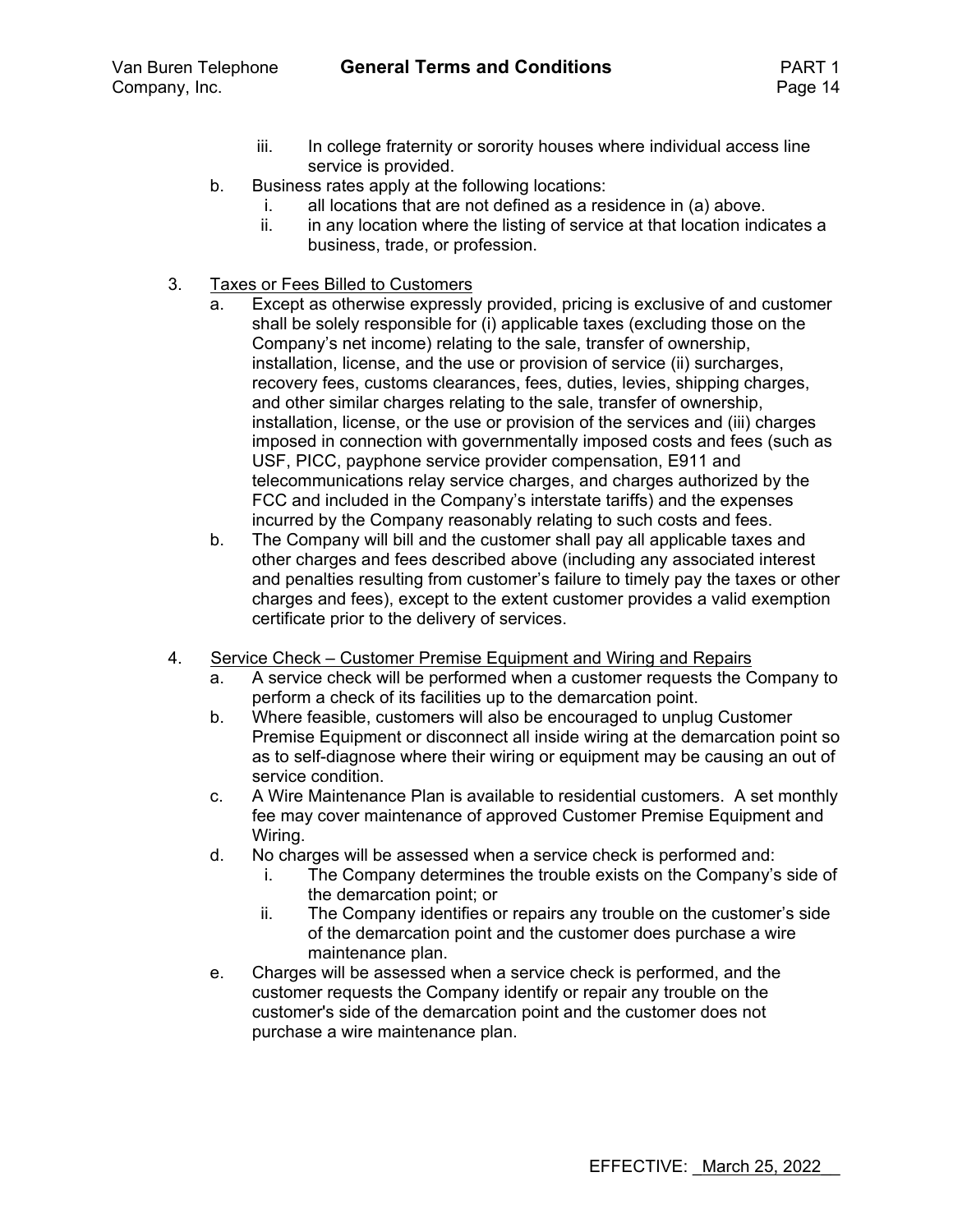- 5. Late Payment Charges
	- a. All bills for which full payment has not been received or paid before the last date for timely payment may be subject to a late payment charge.
	- b. Late payment charges shall be as listed in Part 4.
- 6. Returned Check Charge
	- a. An administrative charge may be assessed for each occasion that a check, bank draft, or electronic funds transfer item is returned unpaid to the Company.
	- b. Returned Check charges shall be as listed in Part 4.
- 7. Service Charge for Reconnection
	- a. Where service has been discontinued for non-payment of a due bill, applicable service charges as listed in Part 4 shall apply.
	- b. Where service has been discontinued for the non-payment of a due bill, the customer may be required to reestablish credit as defined in Establishment and Maintenance of Credit.
	- c. The maximum payment for restoration of service that existed prior to disconnection shall be the total past due amount, applicable nonrecurring charges and if appropriate, an Advance Payment and Deposit as specified elsewhere in these Terms and Conditions.
- 8. Adjustment of Charges. In the event of an adjustment of charges for overbilling or underbilling by the Company, a correction (refund or charge) may be made of the full amount of difference for a period not to exceed ninety days. When the period or amount for which overbilling cannot be fixed from available records, the maximum refund or credit will not exceed an estimated amount of such billing.

### **1.7 TERMINATION OR SUSPENSION OF SERVICE**

- 1. Termination or Suspension. Notwithstanding any agreed or required minimum term, service may be suspended or terminated as follows:
	- a. **Material Breach**. If customer fails to perform or observe any material term or condition of service, including non-payment of charges, and such failure continues unremedied for 30 days (5 days for customer's failure to fulfill its payment obligations, including failure to pay a required deposit) after receipt of notice, the Company may terminate (or may suspend and later terminate) the affected service.
	- b. **Materially Adverse Impact**. If the Company revises a Service Publication, and the revision has a materially adverse impact on customer and the Company does not produce a revision that remedies such materially adverse impact within 30 days after receipt of notice from customer, then customer may, as customer's sole remedy, elect to terminate the affected service on 30 days' notice to the Company, given not later than 90 days after customer first learns of the revision to the Service Publication. "Materially adverse impacts" do not include changes to standard pricing, changes required by governmental authority, or assessment of or changes to additional charges such as governmentally imposed costs and fees (such as USF, PICC, E911 and telecommunications relay charges).

EFFECTIVE: March 25, 2022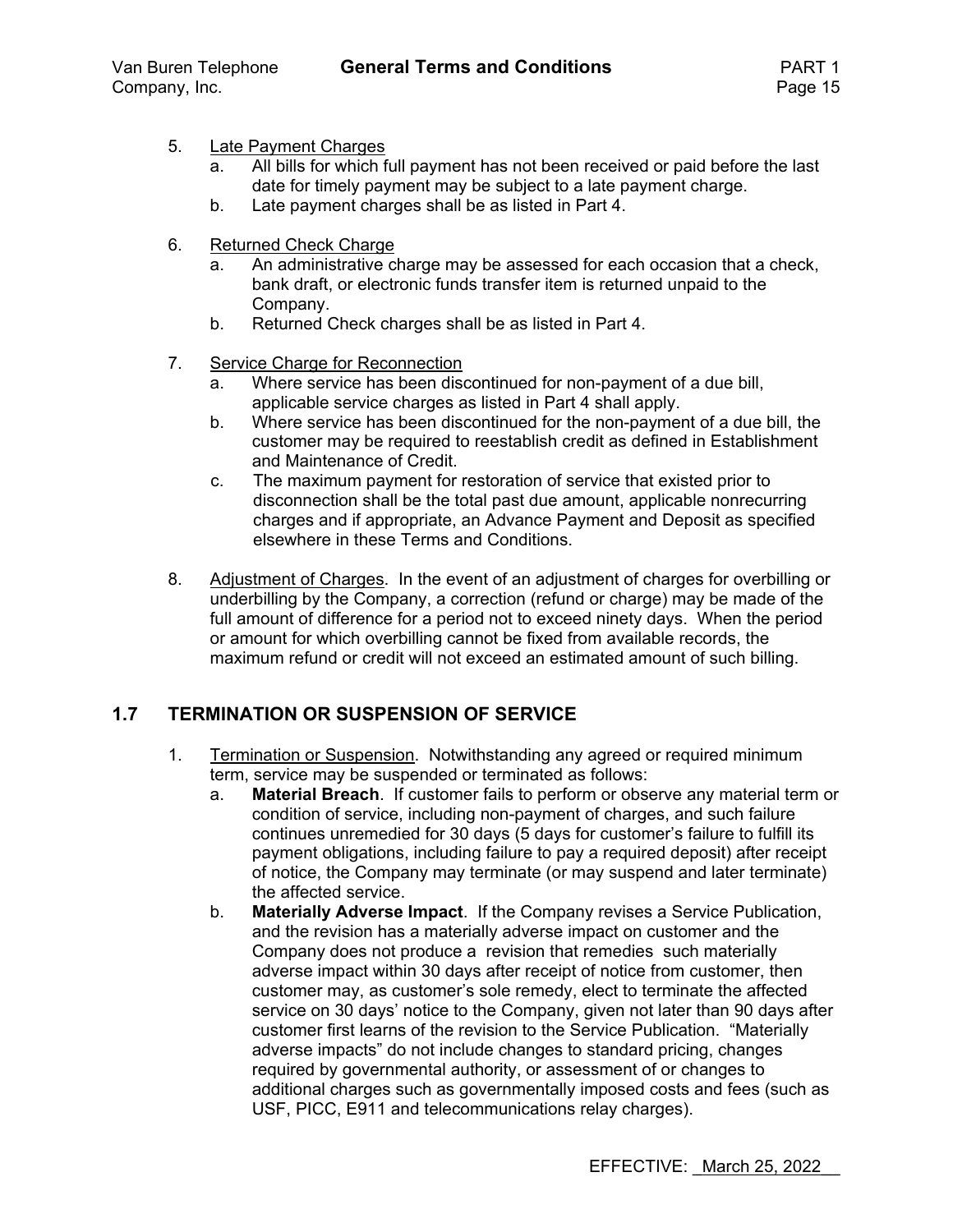- c. **AUP; External Service Threats; Government Action**. If customer fails to rectify a violation of the Acceptable Use Policy ("AUP") within 5 days after receiving notice from the Company, the Company may suspend the affected service. The Company reserves the right, however, to suspend or terminate immediately when: (i) the Company's suspension or termination is in response to multiple or repeated AUP violations or complaints; (ii) the Company is acting in response to a court order or governmental notice that certain conduct must be stopped; or (iii) the Company reasonably determines that (A) it may be exposed to sanctions, liability, prosecution or other adverse consequences under applicable law if the Company were to allow the violation to continue; (b) such violation may harm or interfere with the integrity, normal operations or security of the Company's network or networks with which the Company is interconnected or may interfere with another customer's use of the Company's services, network or the Internet; or (c) such violation otherwise presents an imminent risk of harm to the Company, the Company's customers or its or their respective users or employees.
	- d. **Fraud or Abuse**. The Company may terminate or suspend an affected service immediately by providing customer with as much advance notice as is reasonably practicable under the circumstances if customer, in the course of breaching any applicable terms of service: (i) commits a fraud upon the Company; (ii) uses the service to commit a fraud upon another party; (iii) unlawfully uses the service; (iv) abuses or misuses the Company's network or service; (v) interferes with another customer's use of the Company's network or services; (vi) engages in unsafe, abusive or excessively disruptive conduct toward the Company or the Company's employees or (vii) attempting to avoid the payment, in whole or in part, of any charges by any means or device (mere non-payment of billed charges will not be considered grounds for termination or suspension under this subsection (d)(vii)).
	- e. **Hazardous Materials**. If the Company encounters any hazardous materials at the service location, the Company may terminate the affected services or may suspend performance until customer removes and remediates the hazardous materials at customer's expense in accordance with applicable law.
	- f. **Withdrawal of Services**. The Company may discontinue providing a service by providing customer with as much advance notice as is reasonably practicable under the circumstances where the Company generally discontinues providing the service to similarly situated customers.
- 2. Notice of Disconnection. The notice of pending disconnection required by these Terms and Conditions shall be a written notice setting forth all reasons for the notice, and the final date by which the account is to be settled or specific action taken. The notice shall be considered rendered to the customer when (a) deposited in the U.S. mail with postage prepaid or (b) when sent electronically to the customer contact information on file. The final date shall be not less than five days after the notice is rendered. The notice will include a toll free or collect number where a customer can obtain additional information.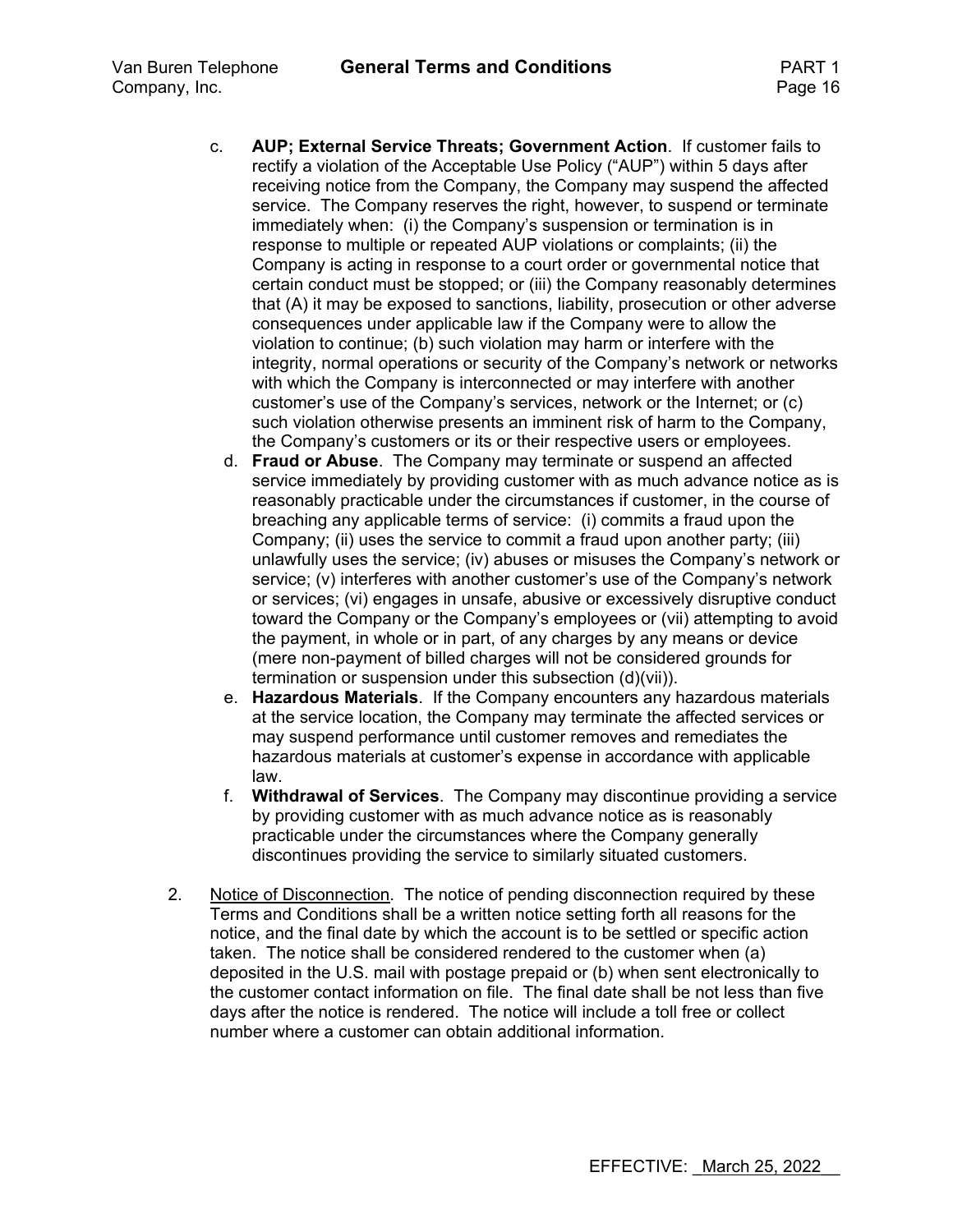#### **1.8 CUSTOMER COMPLAINTS AND DISPUTES**

- 1. A customer or prospective customer may initiate a complaint with the Company on any relevant matter by telephone, in person, via email, or in writing directed to the Company at any of its offices. The customer may at any point during resolution of the complaint seek review by a Supervisor or Manager.
- 2. If the complaint is related to Telephone Service, upon investigation and final resolution by the Company, if the customer wishes further review, the customer should direct all appropriate information to the Iowa Utilities Board, Customer Service, 1375 E. Court Avenue, Room 69, Des Moines, Iowa 50319-0069, toll free at 877-565-4450, or customer@iub.iowa.gov
- 3. In the event of a dispute concerning a bill, the Company may require the customer to pay a sum of money equal to the amount of the undisputed portion of the bill. Following payment of the undisputed amount, efforts to resolve the complaint, shall be made using the procedures listed following.
- 4. Within 15 days of the bill date of a disputed bill, the Company must receive from the customer an itemized statement in writing which identifies the disputed charges and reasonably explains the basis of the dispute. Failure to comply with this requirement shall mean the bill is deemed correct and all amounts are due to the Company.
- 5. The Company shall review the customer's statement of disputed charges and shall issue a written initial determination within 15 days after receipt to set forth the Company's proposed resolution of the dispute charges.
- 6. If the customer is not satisfied with the Company's proposed resolution, the customer must advise the Company in writing within 15 days after receipt of the Company's initial determination, of the specific reasons for the dissatisfaction and provide any additional information the customer deems pertinent or relevant to the dispute.
- 7. Within 15 days after the Company's receipt of additional information, the Company shall make its final determination and resolution of the disputed charges based upon all documentation or information available to the Company.
- 8. If the customer continues to withhold payment of any disputed amounts, determined to be owed to the Company, the customer's account shall be deemed to be past due, and subject to termination.
- 9. In the event that the Company and a customer are unable to resolve a dispute, either party may refer the matter to binding arbitration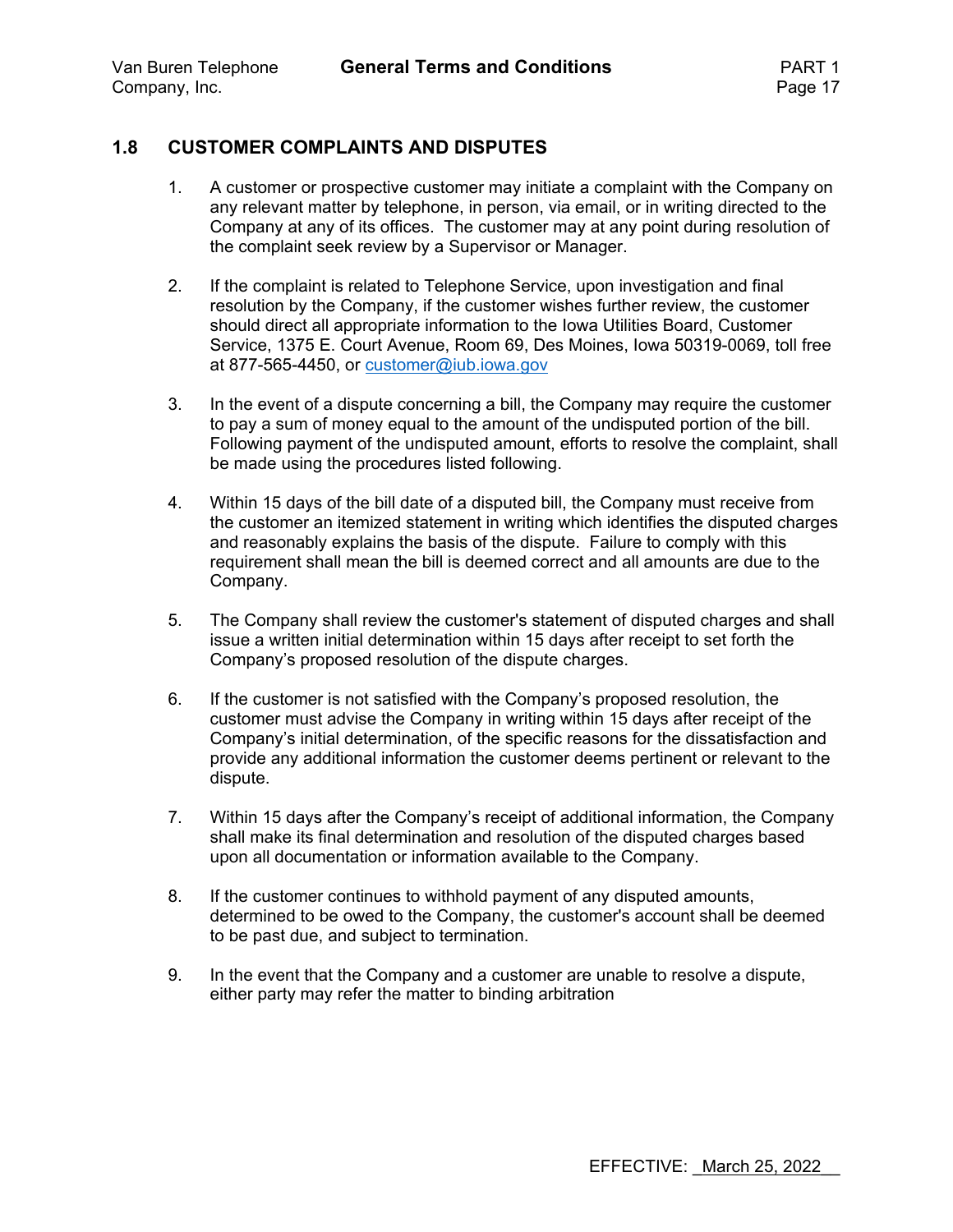### **2.1 LOCAL TELEPHONE SERVICE**

- 1. General Information
	- a. Central Office Access Lines extend between the central office equipment of the Company and the demarcation point located on the premises of the customer.
	- b. Basic Telephone Service types are shown in paragraph 2. below. The rates and charges for these services contained herein are in addition to all other applicable rates and charges located in other parts of these Terms and Conditions.
	- c. Additional Terms and Conditions applicable to Telephone service are contained in Part I – General Terms and Conditions.
- 2. Services
	- a. **Individual Access Lines** include:
		- B-1 Individual Line Business Key System Line PBX Trunk Line R-1 Individual Line Residence
	- b. **Advanced and High-Capacity Services** include: Switched DS-1 Service ISDN Primary Rate Service (PRI) Voice over Internet Protocol (VoIP)
	- c. Service Availability Matrix

| <b>EXCHANGE NAME</b> | $R-1$<br><b>Individual</b><br>Line<br><b>Residence</b> | $B-1$<br><b>Individual</b><br>Line<br><b>Business</b> | <b>Business</b><br><b>Key</b><br><b>System</b> | <b>Business</b><br><b>PBX</b> |
|----------------------|--------------------------------------------------------|-------------------------------------------------------|------------------------------------------------|-------------------------------|
| Keosaugua            | X                                                      | X                                                     | X                                              | X                             |
|                      |                                                        |                                                       |                                                |                               |
| Cantril              | X                                                      | X                                                     | X                                              | X                             |
|                      |                                                        |                                                       |                                                |                               |
| Birmingham           | X                                                      | X                                                     | X                                              | X                             |
|                      |                                                        |                                                       |                                                |                               |
| Bonaparte            | X                                                      | X                                                     | X                                              | X                             |
| Mt. Sterling         | X                                                      | X                                                     | X                                              | X                             |
|                      |                                                        |                                                       |                                                |                               |
| Stockport            | X                                                      | X                                                     | X                                              | X                             |

- d. Service Descriptions
	- i. **Individual Line services** may be purchased singly or in multiples.
	- ii. **Key System Service** is intended for use with multiline customer key system equipment.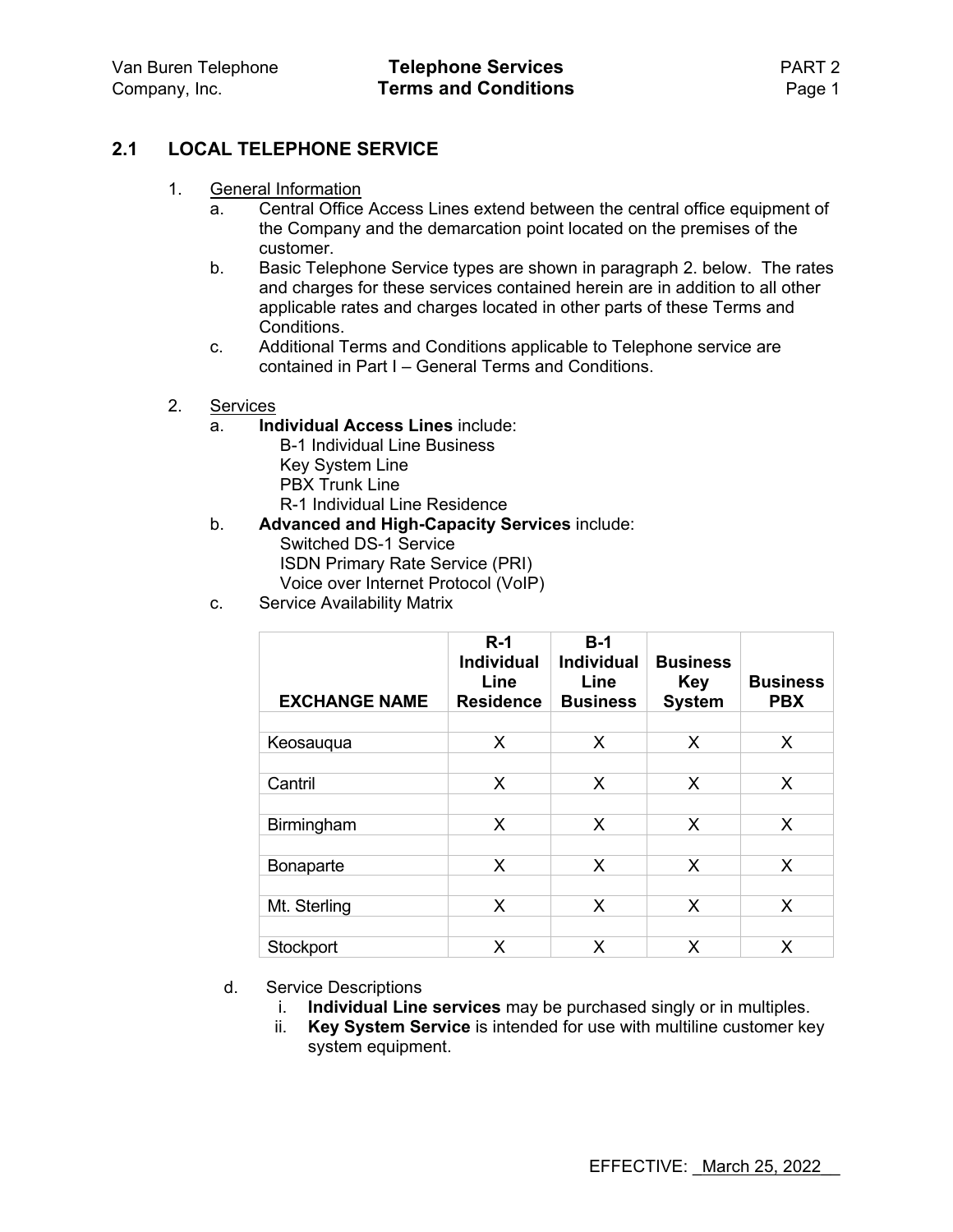- iii. **PBX Trunk service** is intended for use with customer PBX equipment requiring ground start operation. In addition to premise-based PBX's included, hosted PBXs that rely on a managed service provider to perform PBX functions in 'the cloud' are also included.
- iv. **High Capacity services** include multiple connections to the PSTN within the same service regardless of the technology used (Switched DS-1/PRI, ISDN Primary Rate Service, or SIP-Based Service/VoIP).
- v. **Employees' Concession Telephone Service** may be offered to all active and retired employees at their residence when such telephone service is provided by this Company.
- vi. **Temporary or Vacation Suspension** is available for vacation purposes at a reduced rate upon customer request. This service is allowed when a customer is away from their premises for an extended time in the event of vacation, emergency, relocation, military service, or other purposes deemed reasonable by management. No other service charges will apply for the suspension and subsequent restoral of service. The rates may be billed in total prior to the establishment of vacation rate service, or monthly, at the option of the Company. The minimum period for which this service may be provided is 30 days; the maximum is 365 days during any 12-month period.
- 3. Local Calling Area

This chart provides Company exchange areas and the additional localities outside of the exchange to which customers can call without toll charges.

| <b>EXCHANGE NAME</b> | EAS (EXTENDED AREA SERVICE) INCLUDED IN THE<br><b>LOCAL CALLING AREA</b>          |
|----------------------|-----------------------------------------------------------------------------------|
|                      |                                                                                   |
| Keosaugua            | Cantril, Birmingham, Bonaparte, Douds, Mt. Sterling,<br>Stockport                 |
| Cantril,             | Keosauqua, Birmingham, Bonaparte, Mt. Sterling, Stockport,<br>Milton              |
| Birmingham           | Bonaparte, Cantril, Keosauqua, Stockport, Mt. Sterling                            |
| Bonaparte            | Birmingham, Cantril, Farmington, Hillsboro, Keosauqua, Mt.<br>Sterling, Stockport |
| Mt. Sterling         | Birmingham, Bonaparte, Cantril, Keosauqua, Stockport                              |
| Stockport            | Birmingham, Bonaparte, Cantril, Keosauqua, Mt. Sterling,<br>Hillsboro             |

## **2.2 OPTIONAL CALLING SERVICES**

We offer a number of optional calling services such as Caller ID, Call Forwarding, Call Waiting, and others. Please call our office or check our website at https://vbtelco.com/phone/#callingfeatures for more information on the services we offer. You may need to pay an additional charge for these services, and those charges are listed in the Service Price list in Part V.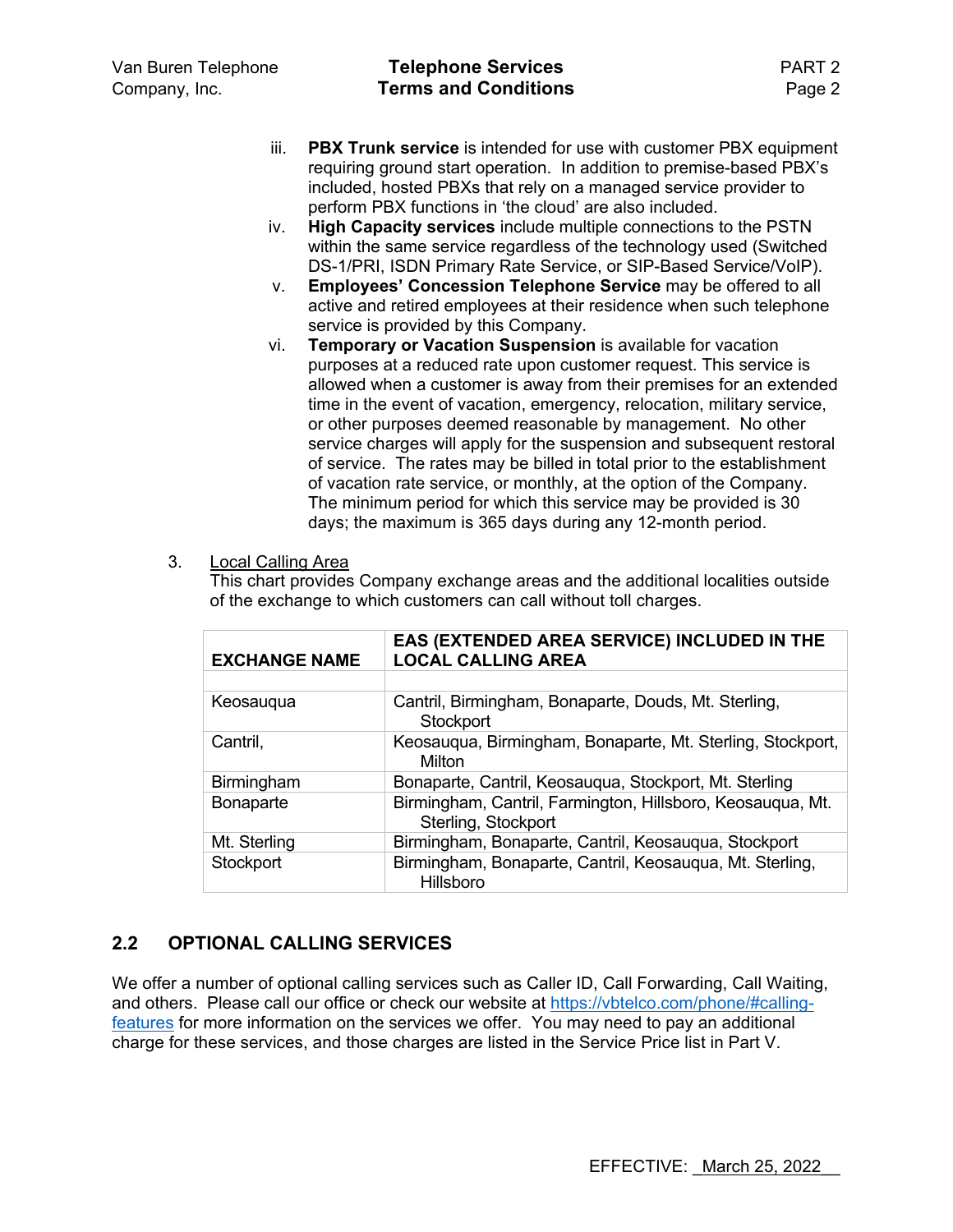#### **2.3 TELEPHONE NUMBERS, DIRECTORIES AND DIRECTORY LISTINGS**

- 1. Telephone Numbers
	- a. The customer has no proprietary right in the telephone number or any right to continuance of service from any specific central office, and the Company may assign or change the telephone number, the central office designation, or both, as is necessary in the conduct of its business or subject to any porting requirements.
	- b. When services are discontinued, telephone numbers will be held from use (aged) according to industry standards before reassignment.
- 2. Telephone Directories

The Company publishes and distributes telephone directories to its customers.

Where the Company does not publish a directory, the customer will hold the Company harmless for damages due to errors or omissions in directory listings.

Where the Company does publish and distribute directories, any claims for damages due to errors or omissions in directory listings will be limited to prorated charges for the customer service that is affected. In the case of extra listings in the alphabetical section of the directory for which a charge is made, the Company's liability shall be limited to an amount not to exceed the established rate for such listing for the directory period in which the error or omission occur.

The Company will normally publish and distribute a directory annually containing the serving exchange listings for each Central Office Access Line without charge. Additional directories may be furnished at the discretion of the Company. Directories containing listings for other areas may be provided at a nominal charge. Directories are furnished to customers as an aid in the use of the telephone service. The Company reserves the right to charge for directories issued in replacement of directories.

Where services are provided through a local resale/shared use supplier, the Company shall provide the resale/shared use supplier a directory in accordance with these Terms and Conditions. The local resale/shared use supplier shall be responsible for providing local exchange telephone directories to its customers or users.

3. Directory Listings

Directory listings remain the property of the Company and are not to be reproduced without the permission of the Company. The following options are available to customers regarding the alphabetic section of the white pages of the telephone directory for business or residence customers.

- a. A **Primary listing,** which may include the name, address and telephone number of the individual, organization, firm, or corporation for whom the service has been contracted, will be furnished at no charge.
	- i. Listings will be limited to such information as is necessary for proper identification.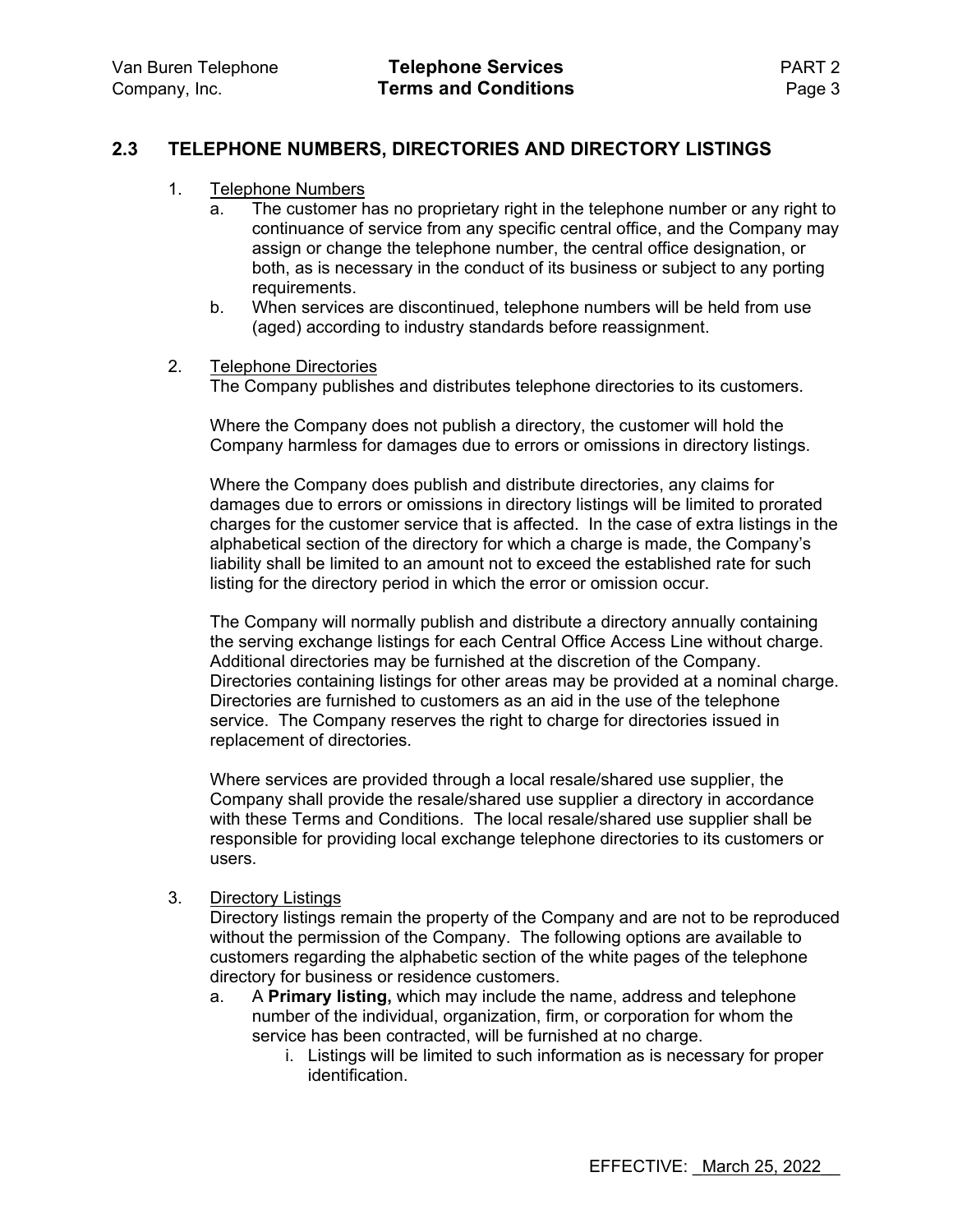- ii. The length of a listing may be limited by the use of abbreviations where the clarity of the listing and the identification of the customer will not be impaired.
- iii. The Company may refuse to insert any listing which, in its judgment does not facilitate the use of the directory.
- b. **Additional listings** may be furnished with business or residence service for persons who occupy the same premises at the rates shown above. An additional listing may include the same address and telephone number as the primary listing.
- c. **An Alternate call listing** refers a calling party to certain other telephone numbers such as after business hours, on Sundays, holidays, or if there is no answer on the first listed number. Where the alternate call number is that of another customer, the listing will be furnished only with written approval of the other customer.
- d. **A Foreign or nonsubscriber listing** is furnished to customers requesting that their listing be included in a directory of an exchange other than that from which service is rendered. The rate for a foreign company listing will be the rate of the company in whose directory the listing appears.
- e. **Unlisted Service** indicates the customer listing is omitted from the directory but otherwise posted on the directory assistance records and the telephone number will be given out upon request.
- f. **Private service** is the omission of a customer's listing from both the telephone directory and directory assistance records.
	- i. When private service is to be furnished, the customer will hold the Company harmless from any damages which might arise and will absolve the Company from any responsibility for the failure of the customer to receive calls because of the private listing.
	- ii. No charge will apply for private service for customers having other listed service.
- g. The charge for additional, alternate, or private listings is effective the day the directory assistance record is posted.

## **2.4 INFORMATION SERVICES AND CALLING RESTRICTIONS**

- 1. Local Operator Services
	- a. Customers can access local operator services by dialing "0" (0 minus) for assistance in placing a call.
	- b. Local calls may be completed or billed with live or mechanical assistance by a third party under contract with the Company.
	- c. Calls may be billed collect to the called party, to an authorized third-party number, or to the originating line. Local calls may be placed on a station to station basis or to a specified party (Person-to-Person), or designated alternate.
	- d. The following operator assisted calls are exempt from operator surcharges:
		- i. Calls to designated Company numbers for official Company business.
		- ii. Emergency calls to authorized civil agencies.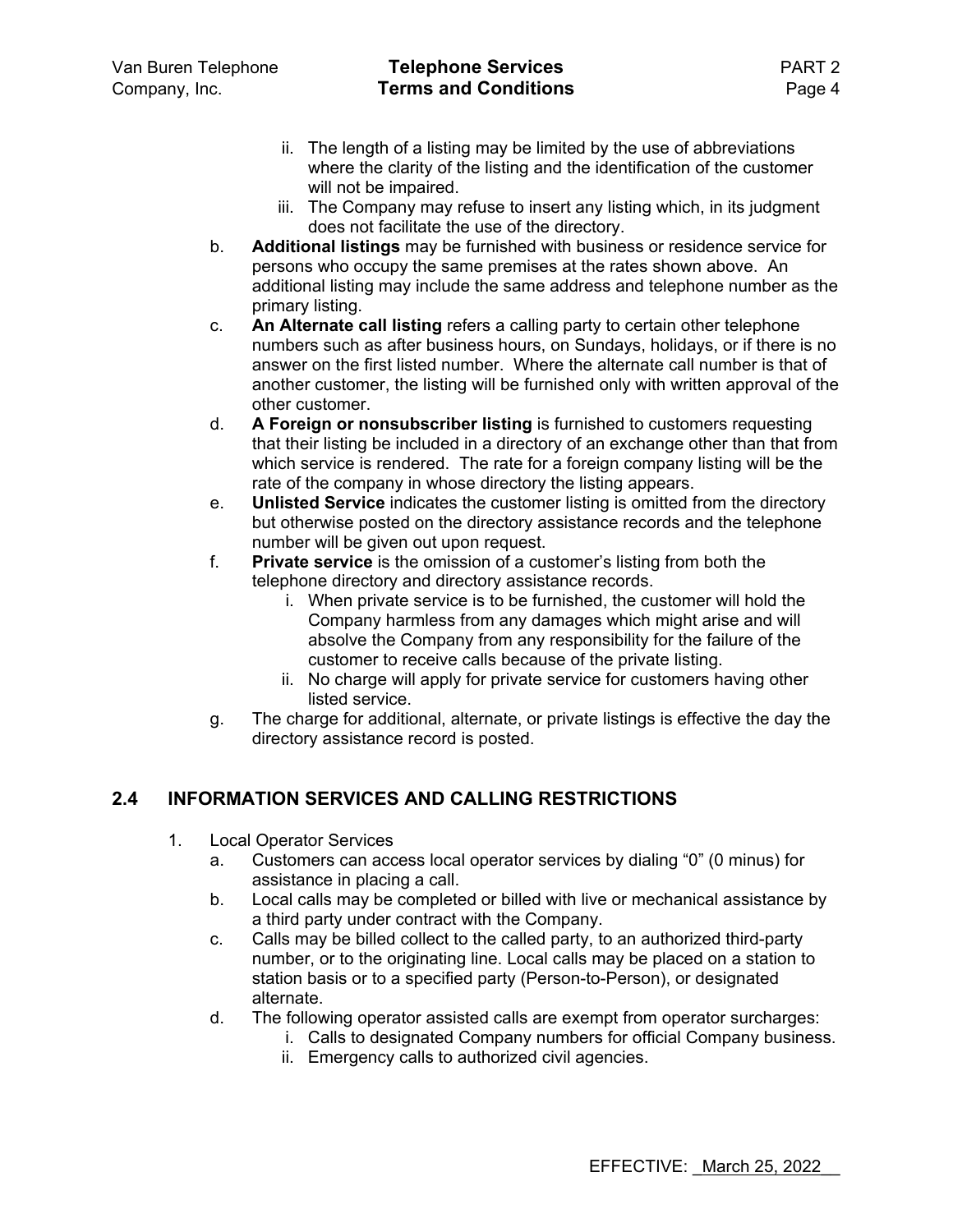- iii. Operator dialed calls to re-establish a call which has been interrupted due to a service failure; to establish a call where Company service problems prevent completion; or to complete a call for a calling party who identifies that they are unable to call due to a disability.
- 2. Local Directory Assistance
	- a. Customers can access local directory assistance by dialing "411" for assistance in determining a telephone number.
	- b. A Directory Assistance Charge applies for each telephone number, area code, and/or general information requested from the Directory Assistance operator except as follows:
		- i. Requests in which the Directory Assistance operator provides an incorrect number. The customer must inform the Company of the error in order to receive credit.
		- ii. In some cases, it may be possible to have the call completed without further dialing by the customer. An additional charge may be applied when call completion is authorized by the customer.
- 3. Toll Blocking Service
	- a. Toll blocking service provides denial of outgoing 0+ and 1+ long distance calls for central office Access Lines or Trunks
	- b. The customer shall not be permitted to place outgoing calls to an operator or any part of the 0+ or 1+ long distance network when this service is in effect.
	- c. Incoming calls are not restricted.
	- d. Toll blocking is available to Lifeline customers without charge.
- 4. Information Service Access Blocking
	- a. Information Service Access Blocking enables customers with individual line service to request the blocking of access to all 900 and 976 numbers.
	- b. A customer shall not be charged for the first activation of information service access blocking. After this service has been established, subsequent unblocking and/or reblocking will be subject to all applicable charges.
- 5. Billed Number Screening Service
	- a. Billed Number Screening Service places the customer's number in an industry database to prevent the billing of collect calls, third number calls or both to a customer's telephone number.
	- b. The Company makes no guarantee and assumes no liability for the accuracy of Billed Number Screening Service. The customer agrees fully and completely to indemnify and save harmless the Company from any and every claim, loss, damage, suit, or liability out of the furnishing or failure to furnish Billed Number Screening Service.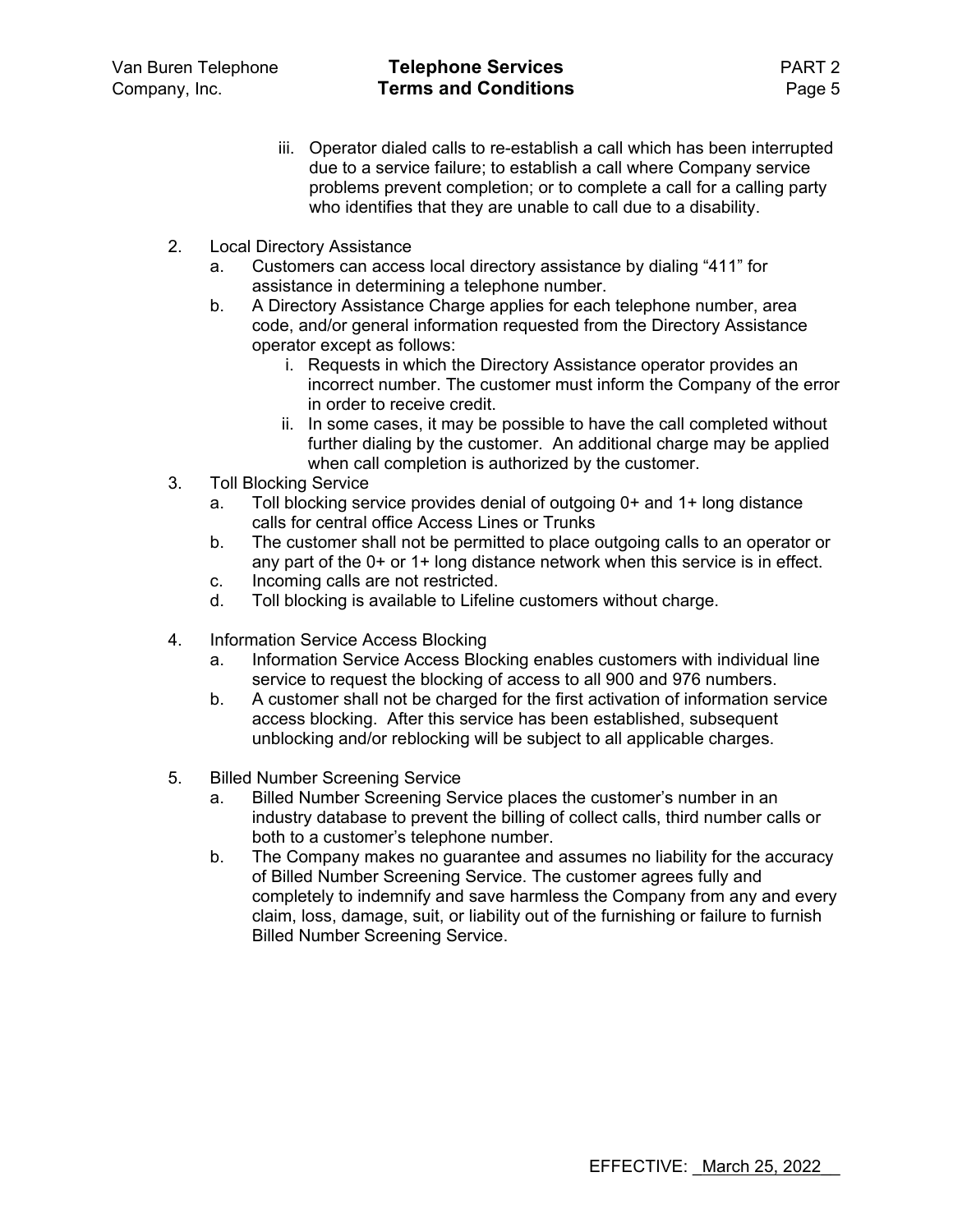### **2.5 MISCELLANEOUS SERVICES**

- 1. Foreign Exchange Service
	- a. Foreign Exchange Service (FX) is a local service that provides dial tone to and from a telephone exchange other than the subscriber's local exchange. In essence, the telephone subscriber is provided dial tone from another exchange whereby calls are transmitted over a special circuit between the two exchanges.
	- b. Foreign Exchange Service will be limited to business and residence individual Local Service, or PBX trunks, when facilities for its provision are available.
	- c. One directory listing will be provided, without added charge in the alphabetical directory covering the serving exchange for each business or residence service. In addition, each business customer will be entitled to a regular listing in the classified directory covering the serving exchange without additional charge. Additional listing in the alphabetical and/or classified directories covering the local or other exchanges may be provided at the rates effective in those exchanges.
	- d. Customers to Foreign Exchange Service are required to subscribe to Local Service of the exchange from which service would normally be rendered. Any suspension or termination of the primary Local Exchange Service will require suspension or termination of the Foreign Exchange Service.
	- e. Calls beyond the local calling area of the serving exchange will not be permitted.
- 2. Off Premise Extensions
	- a. Service includes capability for extending standard Access Line service between premises.
	- b. Connections made between buildings on same Premises, may be made using customer owned wiring in accordance with connection standards as detailed in Part 1 of these terms and conditions and within the operational limits of the Company's network.
	- c. Where offered, Connections between separate premises will be made by installing separate Basic Telephone Services at each location and arranging them to work as a single service.
	- d. The Company may require a written customer acknowledgement regarding the information it is able to deliver related to any 911 calls location information.
- 3. Emergency Number Service (911, E911 and NG911)
	- a. The Company provides basic, enhanced, and next generation 9-1-1 Services in accordance with applicable state and federal law and regulations. The Company also collects a 9-1-1 surcharge from local service subscribers in an amount and as required under state law and regulations.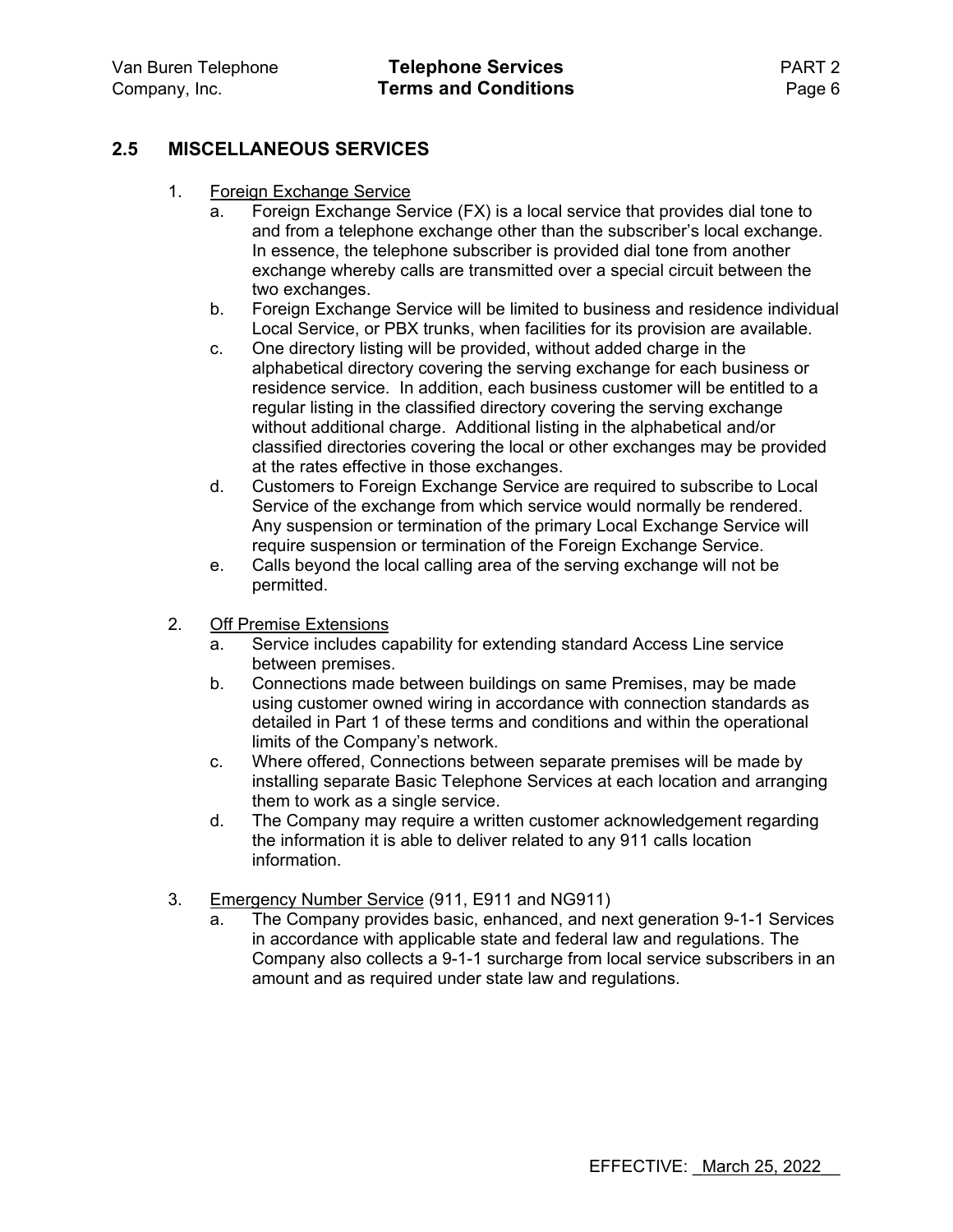- b. The Federal Communications Commission ("FCC") requires that the Company inform subscribers about certain differences between IP-enabled 9- 1-1 emergency calling services and traditional wireline or wireless 9-1-1 emergency calling services. The FCC also requires the Company to obtain and keep a record on file showing that subscribers to IP Services have been provided notice of and understand the differences and limitations on NG911 Service. Prior to installing or connecting any IP Services, the Company will provide the customer with an IP Technology 911 Disclosure for the customer's review and signature. If a customer does not sign and return the disclosure promptly, the Company may be required by FCC rules to suspend service until a reply is received.
- 4. Other Service Offerings

The FCC requires the Company to provide N11 services for 3-digit dialing access to information services. The current list is provided below.

- 211 Health and Human Services Community Information and Referral Services
- 311 Non-Emergency Police and Other Governmental Services
- 411 Local Directory Assistance
- 511 Traffic and Transportation Information
- 611 Repair Service
- 711 Telecommunications Relay Service (TRS)
- 811 One Call Buried Utility Services Locating
- 911 Emergency
- 5. Lifeline Assistance
	- a. The Lifeline Assistance (Lifeline) program, established by the Federal Communications Commission under 47CFR54, is a means of maintaining and preserving universal service by providing a reduction in the recurring price of basic local residential exchange access service, or fixed or mobile broadband service that meets minimum service standards to qualifying lowincome residential subscribers.
	- b. Lifeline is a federally funded reduction of the Federal End User Common Line Charge and a reduction of local service charges. The Federal Lifeline Credit shall be applied first to reduce the Federal End User Common Line Charge, with any remaining federal credit to be applied to reduce rates for residential service or fixed or mobile fixed broadband service that meets minimum service standards. The state TAP credit shall be applied to further reduce the rates charged for residential services.
	- c. Federal Universal Service Charge (FUSC) will not be billed to Lifeline customers.
	- d. Local service for Lifeline subscribers may not be disconnected for nonpayment of toll charges.
		- i. Toll Restriction Service will be provided to Lifeline subscribers at no charge.
		- ii. Lifeline subscribers are not required to accept Toll Restriction Service as a condition to avoid disconnection of local service for non-payment of toll.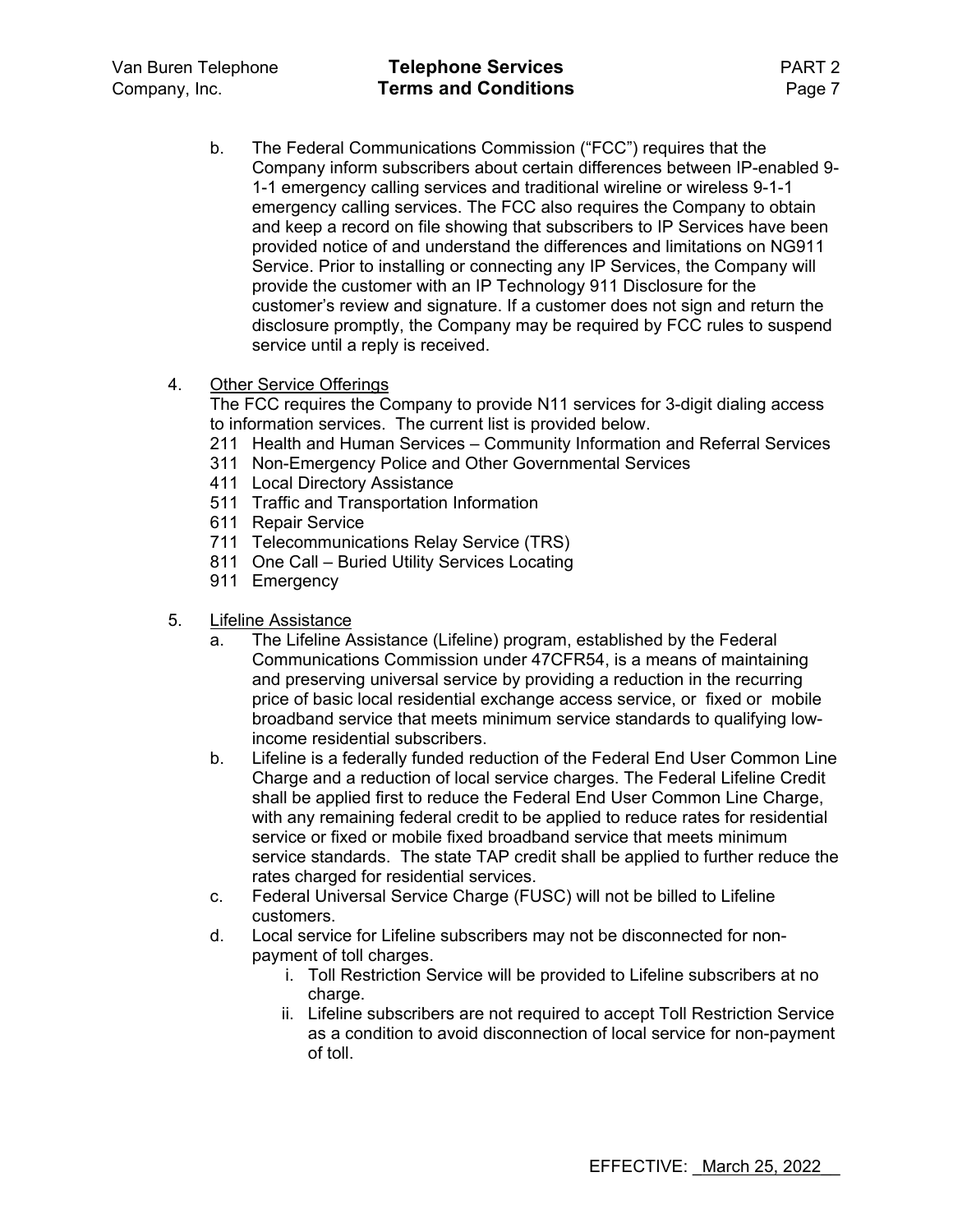- iii. Lifeline subscribers are not required to pay a service deposit in order to initiate service if the subscriber voluntarily elects to receive Toll Restriction Service.
- iv. Partial payments from Lifeline subscribers will be applied first to local service charges and then to toll charges.
- e. **Eligibility**. Lifeline will be provided for one (1) telephone line per household or one subscription to fixed or mobile broadband service that meets minimum service standards, at the subscriber's principal place of residence, to those individuals who meet the eligibility requirements.
	- i. The applicant has income at or below 135 percent of the Federal Poverty Guidelines or participates in one of the following programs:
		- Medicaid
		- Supplemental Nutrition Assistance Program (SNAP)
		- Veterans Pension or Survivor Benefit Program
		- Supplemental Security Income (SSI)
		- Federal Public Housing Assistance (FPHA)
	- ii. Individuals who do not qualify under any of the above but live on or near a federally recognized reservation may qualify if the applicant receives benefits from at least one of the following programs:
		- Bureau of Indian Affairs (BIA) General Assistance
		- Tribal Temporary Assistance for Needy Families (TANF)
		- Tribal Head Start (only households that meet the income qualifying standard)
		- Food Distribution Program on Indian Reservations (FFPIR)
	- iii. The applicant signs a document certifying under penalty of perjury that the applicant receives benefits from one of the programs listed and identifying the program or programs from which that consumer receives benefits.
	- iv. The applicant signs a document agreeing to notify the Company if that consumer ceases to participate in the program or programs. When the Company is notified by the customer that the customer no longer participates in one of the above programs, the federal credits to that customer's monthly charges shall cease beginning with the start of the billing cycle beginning in the month after the month in which notification is received.
- **f. Eligibility Revocation.** If the Company discovers that conditions exist that disqualify the recipient of Lifeline Assistance, the support will be discontinued. The customer will be billed retroactively to whichever is the most recent of the dates Lifeline assistance commenced or the recipient no longer qualified for the service not to exceed 12 months.
- 6. Long Distance Service
	- a. The Company provides Message Toll Services through access to facilities, services and equipment over which telephone customers may transmit voice, data, and other communications of their own choosing to intrastate, and interstate destinations.
	- b. Service is only available to customers of Company Local Telephone service.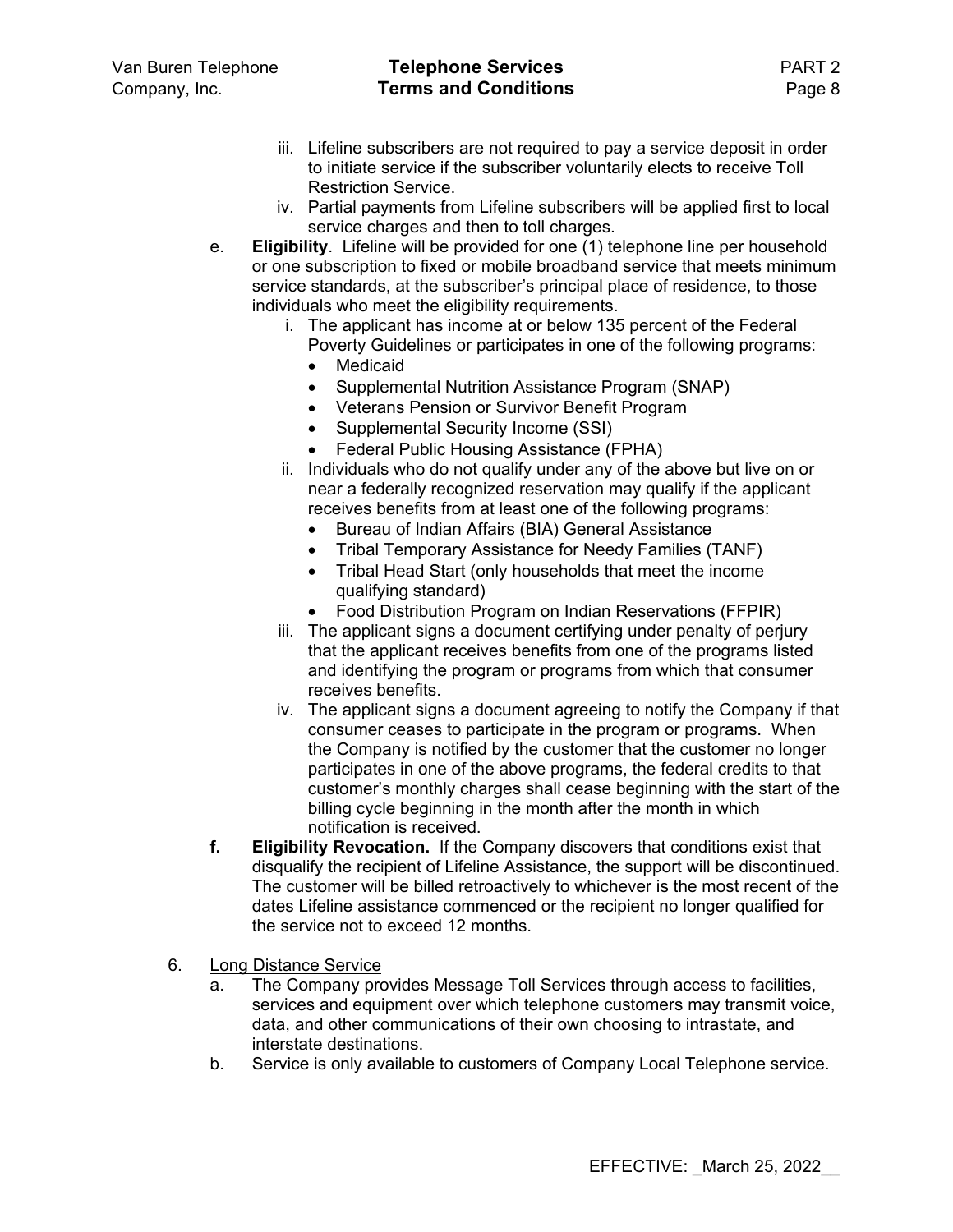#### **3.1 GENERAL**

Broadband Services include Broadband Internet Access provided to Residential and Business customers. Also called Internet service or Cable Modem or DSL, these services are lightly regulated by the FCC.

#### **3.2 TYPES OF SERVICES**

- 1. Internet Access Services are categorized as Symmetrical or Asymmetrical. Asymmetrical services are most common and provides downstream (from the internet) at greater bandwidth than upstream (to the Internet). Symmetrical service provides similar capacities in both directions.
- 2. The Company may require purchase of voice services as a prerequisite to broadband internet access.
- 3. The Company provides services at various capacities as shown in the Price List in Part 4.
- 4. Ancillary Services available to broadband customers include:
	- a. Email Addresses
	- b. Domain hosting
	- c. Static IP Address assignment

#### **3.3 ACCEPTABLE USE POLICY**

Internet Access services are governed by the Company's Acceptable Use Policy which is posted on our website at www.vbtelco.com.

#### **3.4 COPYRIGHT PROTECTION NOTICE**

The Company will handle complaints regarding copyright infringement in accordance with the Digital Millennium Copyright Act of 1998. A party wishing to register an allegation of copyright infringement by a Customer may file such allegation using the information on the Company's website.

#### **3.5 NETWORK PERFORMANCE**

A description of network performance characteristics is available on our website which can be found at www.vbtelco.com.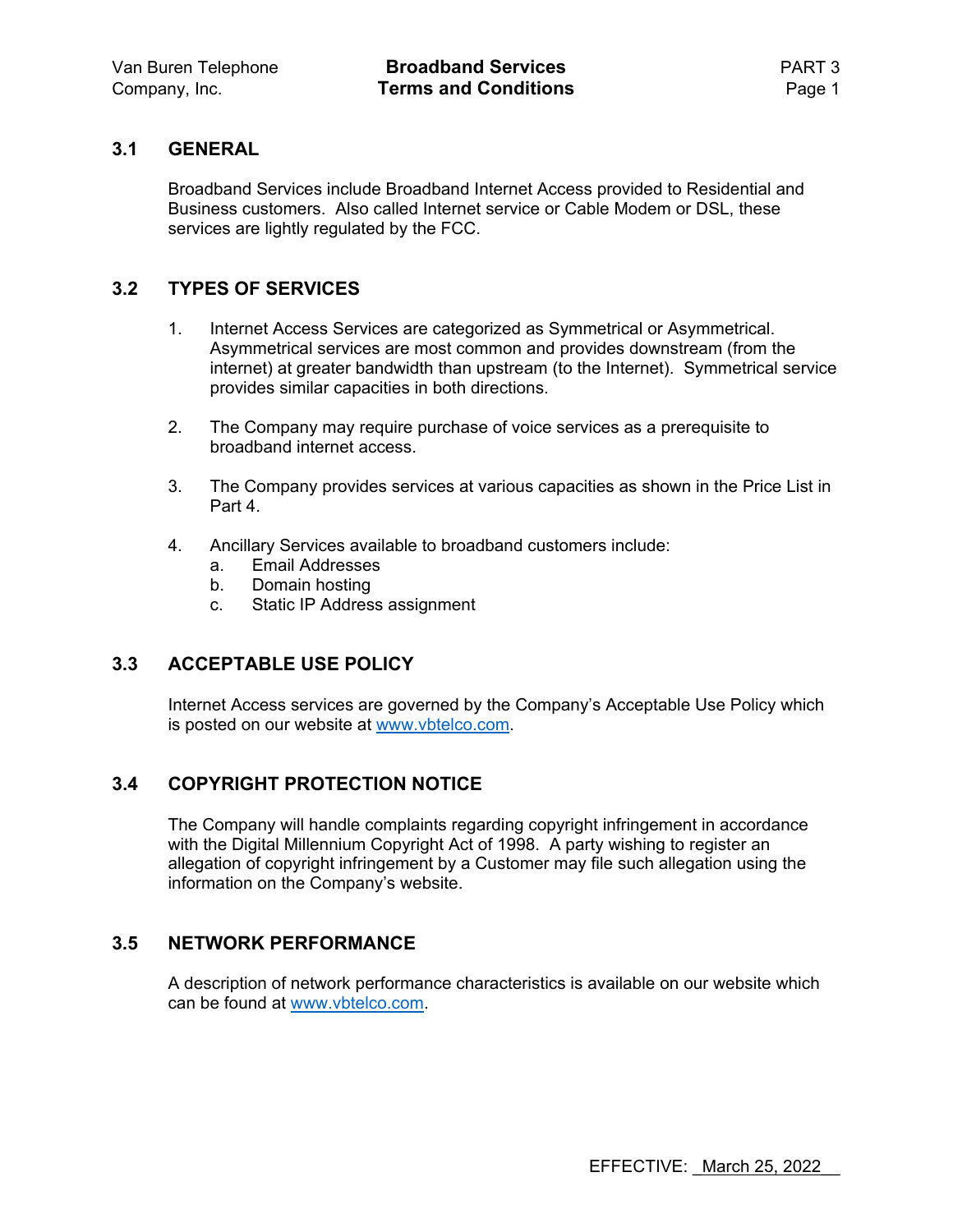### **3.6 CUSTOMER INITIATED SPEED TEST INFORMATION**

A link for a Customer-initiated speed test is posted at www.netins.net.

#### **3.7 PRICE LIST/RATE CARD**

Rates for Broadband Services are listed in Part 4.

#### **3.8 NETWORK TESTING OBLIGATIONS OF THE COMPANY**

The customer agrees that by subscribing to Company's broadband service, the customer is authorizing the Company to perform any testing of the service that may be required by any governing regulatory entity.

### **3.9 LIFELINE FOR BROADBAND SERVICE**

The Lifeline Assistance (Lifeline) program, established by the Federal Communications Commission under 47CFR54, is a means of maintaining and preserving universal service by providing a reduction in the recurring price of basic local residential exchange access service, or fixed or mobile broadband service that meets minimum service standards to qualifying low-income residential subscribers. For more information on whether a broadband service customer qualifies for Lifeline, and for terms and conditions, refer to section 2.5(5)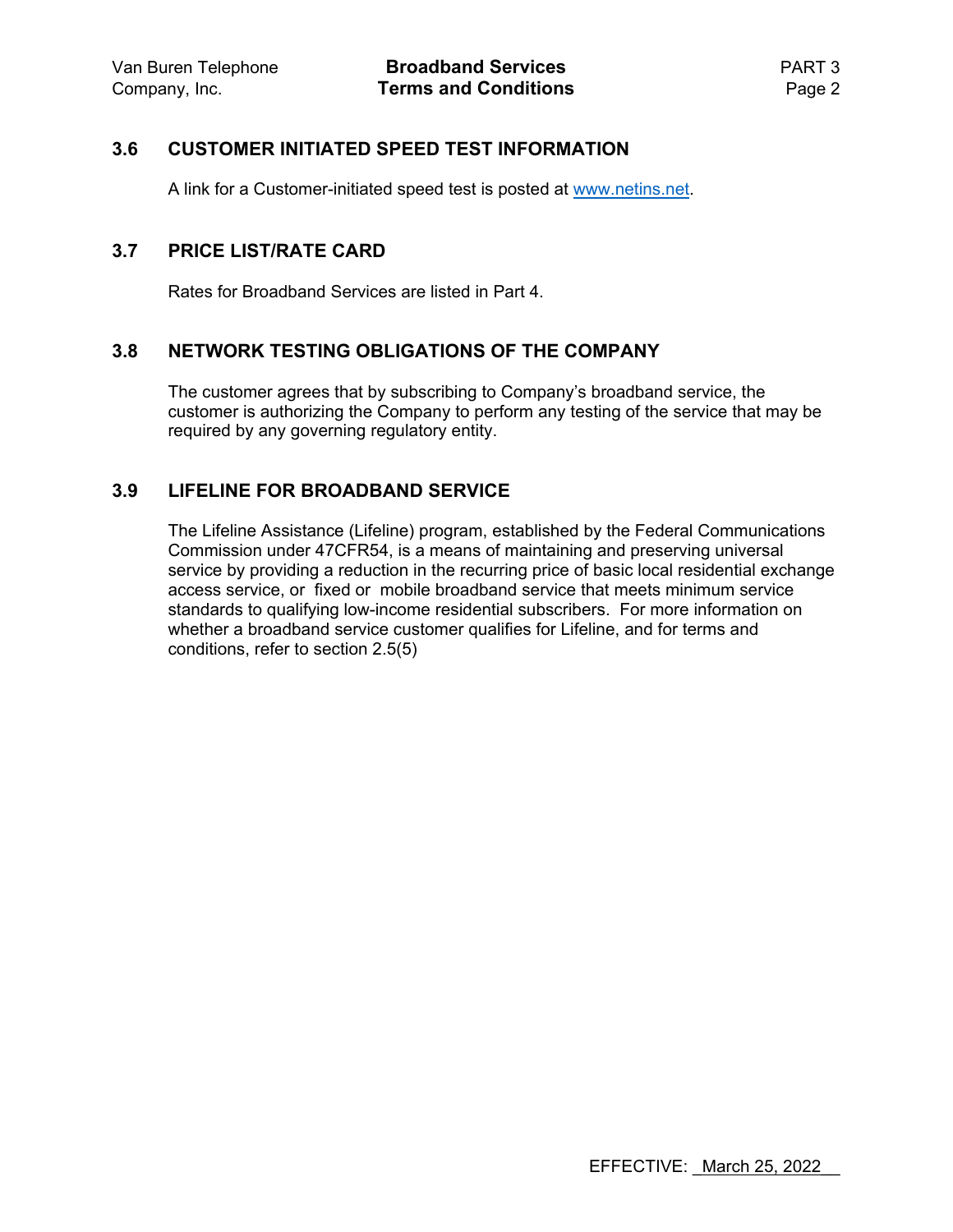#### **LOCAL EXCHANGE SERVICE:**

#### **EXCHANGE NAME**: Keosauqua

 Includes Extended Area Service To: Cantril, Birmingham, Bonaparte, Douds, Mt. Sterling, **Stockport** 

#### **EXCHANGE NAME**: Cantril

 Includes Extended Area Service To: Keosauqua, Birmingham, Bonaparte, Mt. Sterling, Stockport, Milton

#### **EXCHANGE NAME**: Birmingham

Includes Extended Area Service To: Bonaparte, Cantril, Keosauqua, Stockport, Mt. Sterling

#### **EXCHANGE NAME**: Bonaparte

 Includes Extended Area Service To: Birmingham, Cantril, Farmington, Hillsboro, Keosauqua, Mt. Sterling, Stockport

#### **EXCHANGE NAME**: Mt. Sterling

Includes Extended Area Service To: Birmingham, Bonaparte, Cantril, Keosauqua, Stockport

#### **EXCHANGE NAME**: Stockport

 Includes Extended Area Service To: Birmingham, Bonaparte, Cantril, Keosauqua, Mt. Sterling, Hillsboro

|               |                                         | Monthly<br>Rate |
|---------------|-----------------------------------------|-----------------|
| $1_{-}$       | <b>CENTRAL OFFICE ACCESS LINE</b>       |                 |
|               | <b>WITHIN THE BASE RATE AREA</b><br>a.  |                 |
|               | <b>BUSINESS SERVICE</b>                 |                 |
|               |                                         | \$24.00         |
|               |                                         | \$24.00         |
|               |                                         | \$24.00         |
|               | <b>RESIDENCE SERVICE</b>                |                 |
|               |                                         | \$20.00         |
|               |                                         |                 |
|               | <b>OUTSIDE THE BASE RATE AREA</b><br>b. |                 |
|               | <b>BUSINESS SERVICE</b>                 |                 |
|               |                                         | \$24.85         |
|               |                                         | \$24.85         |
|               |                                         | \$24.85         |
|               | <b>RESIDENCE SERVICE</b>                |                 |
|               |                                         | \$20.50         |
|               |                                         |                 |
| $\mathcal{P}$ | <b>PAY TELEPHONE SERVICE</b>            |                 |
|               | a.                                      | \$24.00         |
|               |                                         |                 |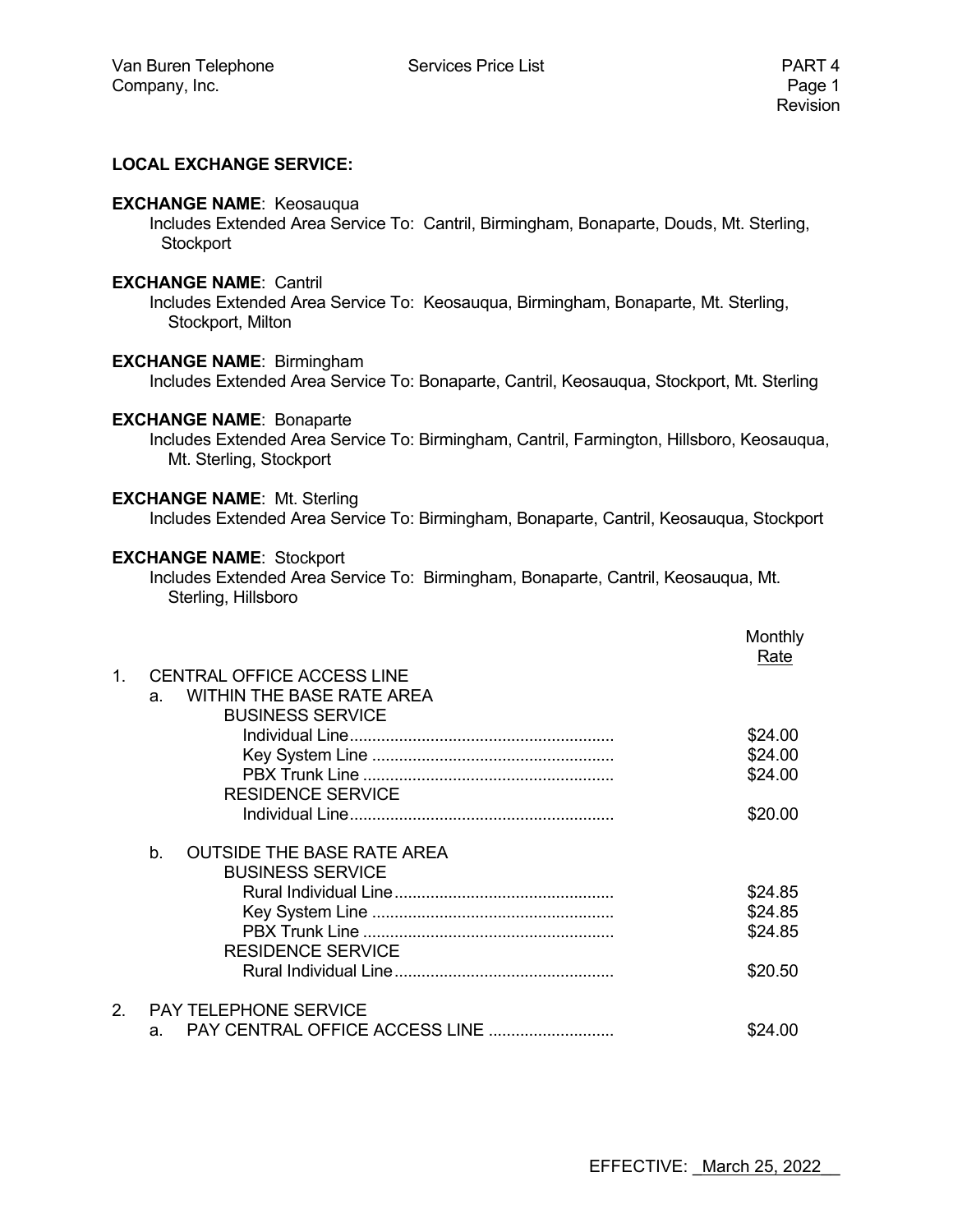#### **DIRECTORY LISTINGS**

|    |                                               | <b>Monthly Rate</b><br>Residence Business |        |
|----|-----------------------------------------------|-------------------------------------------|--------|
|    |                                               | \$0.25                                    | \$1.00 |
|    |                                               | \$1.00                                    | \$1.00 |
| 3. | Foreign or nonsubscriber service, per listing | \$5.00                                    | \$9.00 |

#### **EMPLOYEES' TELEPHONE SERVICE**

The charge for Employees' Telephone Service is 0 percent of the regular rate.

 Employees' Telephone Service at their residence is available to employees of the Company having at least 12 months continuous credited service with the Company.

#### **MILEAGE RATES**

|                                                                                   | Monthly<br>Rate |
|-----------------------------------------------------------------------------------|-----------------|
| Between Buildings on Different Premises, per<br>1/4 mile or fraction thereof<br>a | \$1.00          |

#### **TOLL BLOCKING SERVICE**

|                               | Monthly<br>Rate | Nonrecurring<br>Charge |
|-------------------------------|-----------------|------------------------|
| 1. Toll Blocking Service (out |                 |                        |
|                               | N/C             | N/C                    |

#### **TEMPORARY OR VACATION SUSPENSION**

The monthly rate will be 50% of the regular rate for the services suspended.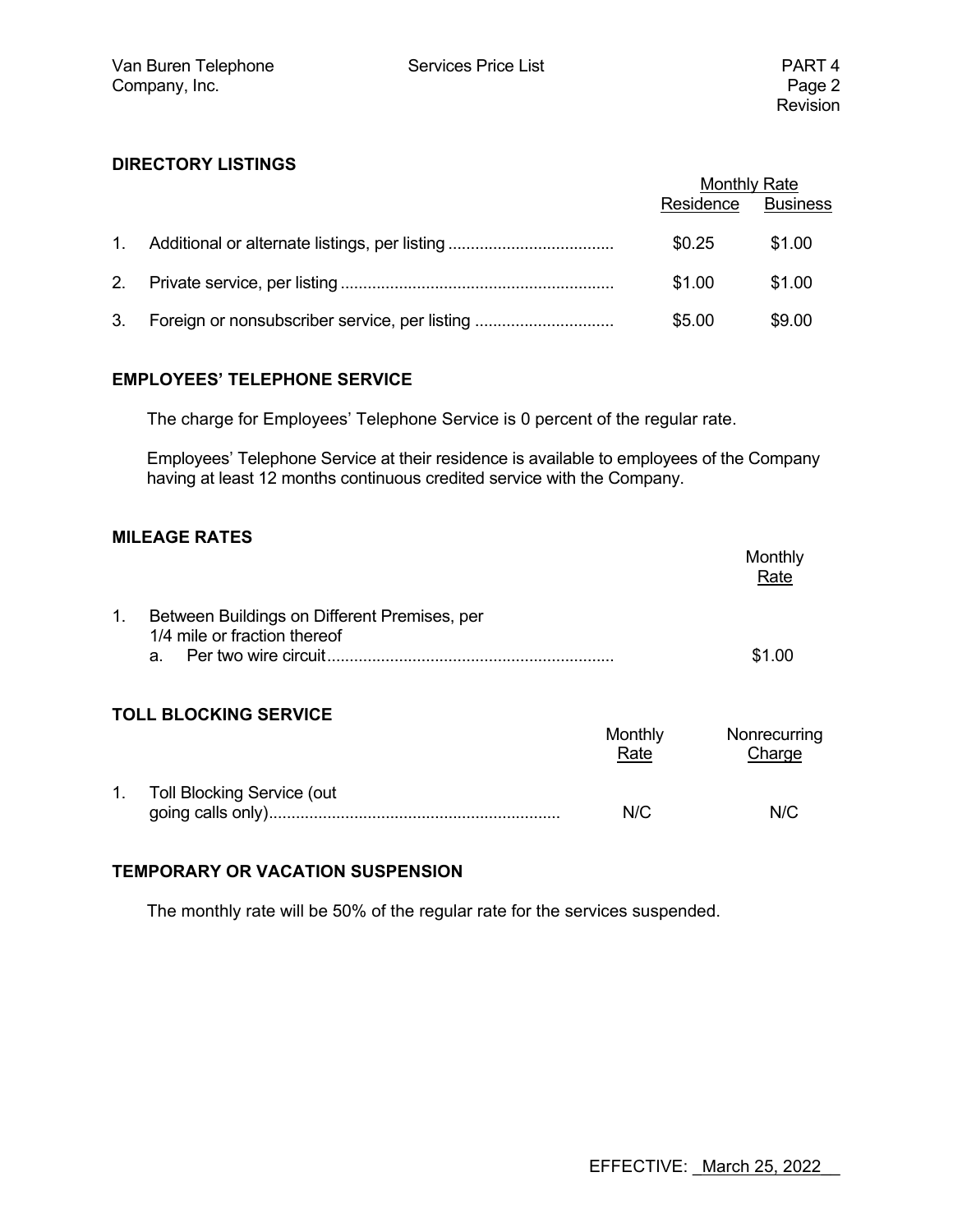### **ADJACENT EXCHANGE SERVICE**

|  | Monthly<br>Rate |
|--|-----------------|
|  | \$4.00          |
|  | \$1.00          |

#### **CUSTOM CALLING SERVICES**

|     |                                                  | <b>Monthly Rate</b>  |                 |
|-----|--------------------------------------------------|----------------------|-----------------|
|     |                                                  | Per CO Line Equipped |                 |
|     |                                                  | Residence            | <b>Business</b> |
|     | <b>Individual Services</b>                       |                      |                 |
| 1.  |                                                  | \$1.50               | \$1.50          |
| 2.  |                                                  | \$1.50               | \$1.50          |
| 3.  |                                                  | \$1.50               | \$1.50          |
| 4.  |                                                  | \$1.50               | \$1.50          |
| 5.  |                                                  | \$1.50               | \$1.50          |
| 6.  | Call Forwarding Don't Answer Programmable        | \$1.50               | \$1.50          |
| 7.  |                                                  | \$1.50               | \$1.50          |
| 8.  |                                                  | \$1.50               | \$1.50          |
| 9.  |                                                  | N/C                  | N/C             |
| 10. | Caller Identification Blocking Per Line          | \$1.50               | \$1.50          |
| 11. |                                                  | \$5.50               | \$5.50          |
| 12. |                                                  | \$5.50               | \$5.50          |
| 13. |                                                  | \$1.50               | \$1.50          |
| 14. | Customer Originated Trace (per successful trace) | \$5.00               | \$5.00          |
| 15. |                                                  | \$1.50               | \$1.50          |
| 16. |                                                  | \$1.50               | \$1.50          |
| 17. |                                                  | \$1.50               | \$1.50          |
| 18. |                                                  | \$1.50               | \$1.50          |
| 19. |                                                  | \$10.00              | \$14.00         |
| 20. |                                                  | \$1.50               | \$1.50          |
| 21. |                                                  | \$1.50               | \$1.50          |
| 22. |                                                  | \$1.50               | \$1.50          |
| 23. | Speed Calling:                                   |                      |                 |
|     |                                                  | \$3.00               | \$3.00          |
|     |                                                  | \$7.00               | \$7.00          |
| 24. |                                                  | \$2.00               | \$2.00          |
| 25. |                                                  | \$1.50               | \$1.50          |
| 26. |                                                  | \$1.50               | \$1.50          |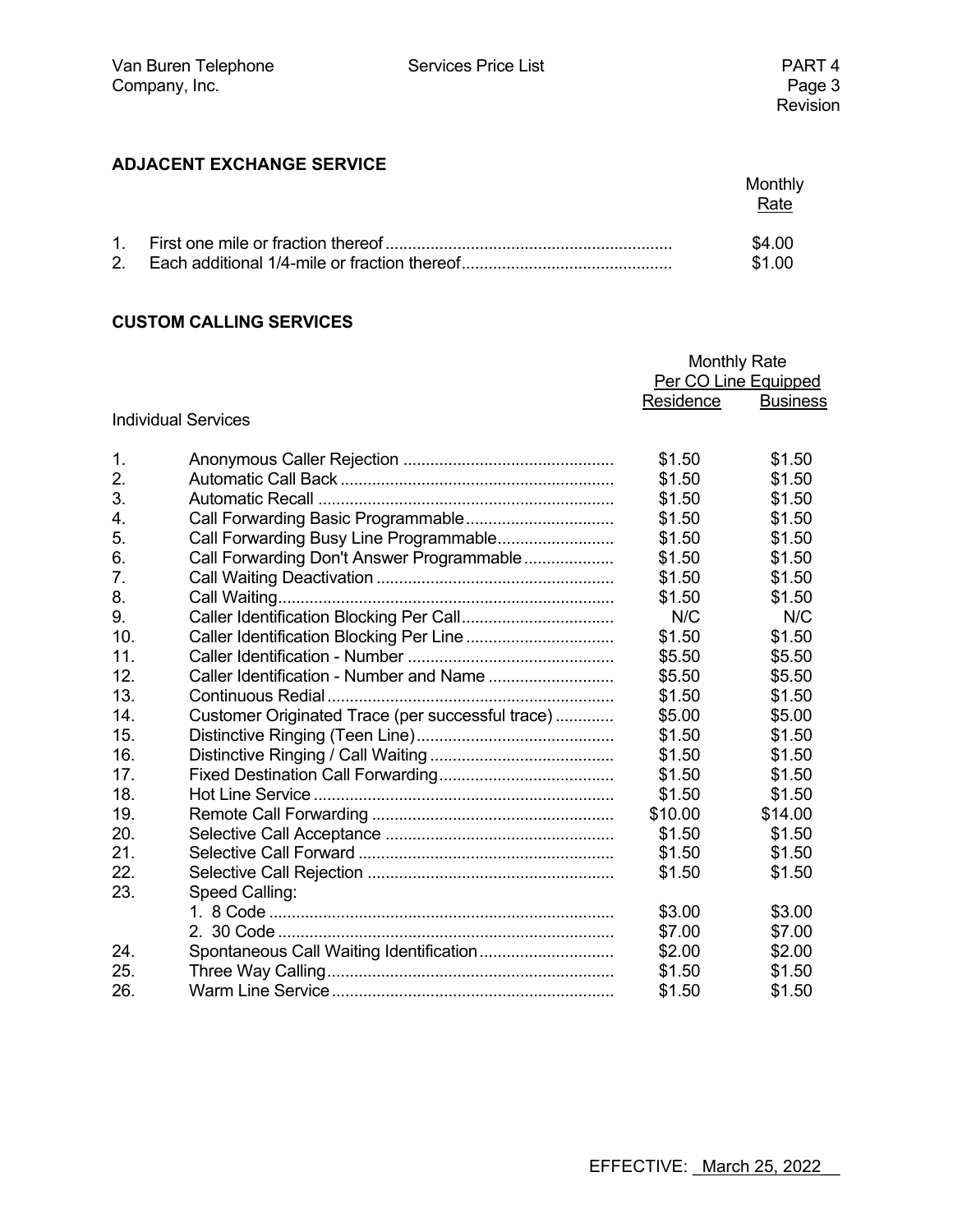### **CUSTOM CALLING SERVICES** (Continued)

|                          |                                                                                                                                                             |                                                                                                                                                                                                                                                    |           | <b>Monthly Rate</b><br>Per CO Line Equipped |  |
|--------------------------|-------------------------------------------------------------------------------------------------------------------------------------------------------------|----------------------------------------------------------------------------------------------------------------------------------------------------------------------------------------------------------------------------------------------------|-----------|---------------------------------------------|--|
| <b>Packaged Services</b> |                                                                                                                                                             |                                                                                                                                                                                                                                                    | Residence | <b>Business</b>                             |  |
| 1.                       |                                                                                                                                                             | Any combination of three individual services<br>with Call Waiting and Call Waiting Deactivation<br>considered one individual service for packaged<br>services, and excluding Remote Call Forwarding                                                | \$4.50    | \$4.50                                      |  |
| 2.                       |                                                                                                                                                             |                                                                                                                                                                                                                                                    | \$7.95    | \$7.95                                      |  |
| 3.                       |                                                                                                                                                             | Caller Identification with Name Display with                                                                                                                                                                                                       | \$7.95    | \$7.95                                      |  |
|                          |                                                                                                                                                             | <b>INFORMATION SERVICE ACCESS BLOCKING</b>                                                                                                                                                                                                         |           | Monthly<br><b>Rate</b>                      |  |
|                          |                                                                                                                                                             |                                                                                                                                                                                                                                                    |           | N/C                                         |  |
|                          |                                                                                                                                                             | <b>SERVICE CHARGES</b>                                                                                                                                                                                                                             |           |                                             |  |
| 1.                       | <b>Service Ordering Charge</b><br>Per customer request for work ordered and<br>requested to be completed at the same time<br><b>Residence Service</b><br>a. |                                                                                                                                                                                                                                                    |           |                                             |  |
|                          |                                                                                                                                                             | For connecting new or additional Central Office<br>1)<br>Access Lines<br>For moving or changing existing service and facilities,<br>2)<br>record work or adding new or additional service and<br>facilities other than Central Office Access Lines |           | \$12.50<br>\$7.50                           |  |
|                          | b.                                                                                                                                                          | <b>Business Service</b>                                                                                                                                                                                                                            |           |                                             |  |
|                          |                                                                                                                                                             | For connecting new or additional Central Office<br>1)<br>Access Lines (Key System, PBX Trunk, Pay                                                                                                                                                  |           | \$12.50                                     |  |
|                          |                                                                                                                                                             | For moving or changing existing service and facilities,<br>2)<br>record work or adding new or additional service and<br>facilities other than Central Office Access Lines                                                                          |           | \$7.50                                      |  |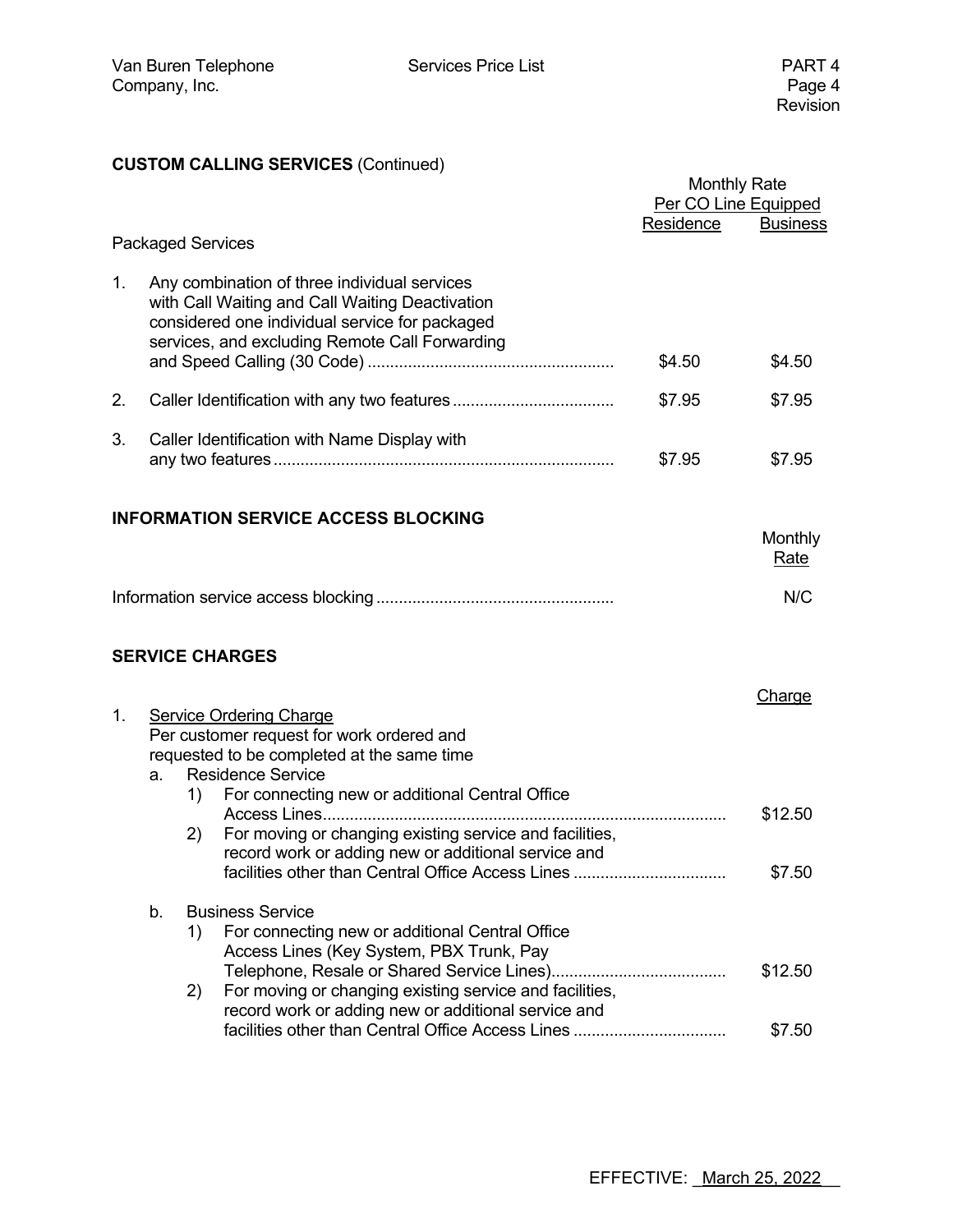| 2. |                                                                                                                                                           |    |                                         | Charge            |  |  |  |
|----|-----------------------------------------------------------------------------------------------------------------------------------------------------------|----|-----------------------------------------|-------------------|--|--|--|
|    | <b>Central Office Access Line Charge</b><br>Per Central Office Access Line or telephone number worked<br>on, including, but not limited to the following: |    |                                         |                   |  |  |  |
|    | a.                                                                                                                                                        |    | <b>Residence Service</b>                |                   |  |  |  |
|    |                                                                                                                                                           | 1) | Central Office Access Lines, each<br>a) | \$12.50           |  |  |  |
|    |                                                                                                                                                           |    | b)                                      | \$7.50            |  |  |  |
|    |                                                                                                                                                           | 2) | Off-premises mileage and tie lines      |                   |  |  |  |
|    |                                                                                                                                                           |    | involving central office work, each     |                   |  |  |  |
|    |                                                                                                                                                           |    | a)                                      | \$12.50<br>\$7.50 |  |  |  |
|    |                                                                                                                                                           |    | b)                                      |                   |  |  |  |
|    | $b_{1}$                                                                                                                                                   |    | <b>Business Service</b>                 |                   |  |  |  |
|    |                                                                                                                                                           | 1) | Central Office Access lines,            |                   |  |  |  |
|    |                                                                                                                                                           |    |                                         | \$12.50           |  |  |  |
|    |                                                                                                                                                           | 2) | Off-premises mileage and tie lines      | \$7.50            |  |  |  |
|    |                                                                                                                                                           |    |                                         |                   |  |  |  |
| 3. | <b>Trip Charge</b>                                                                                                                                        |    |                                         |                   |  |  |  |
|    |                                                                                                                                                           |    | Charge to travel to work location:      | \$55.00           |  |  |  |
|    |                                                                                                                                                           |    |                                         |                   |  |  |  |
|    |                                                                                                                                                           |    |                                         | \$11.00           |  |  |  |
| 4. | <b>Returned Check Charge</b>                                                                                                                              |    |                                         |                   |  |  |  |
|    | An administrative charge is applicable for each occasion                                                                                                  |    |                                         |                   |  |  |  |
|    | that a check, bank draft, or electronic funds transfer item                                                                                               |    |                                         |                   |  |  |  |
|    |                                                                                                                                                           |    |                                         |                   |  |  |  |
| 5. | Reconnection of Service for Nonpayment                                                                                                                    |    |                                         |                   |  |  |  |
|    | One time charge applied for the restoration of service                                                                                                    |    |                                         |                   |  |  |  |
|    | after the disconnection of service for the failure to make                                                                                                |    |                                         |                   |  |  |  |
|    |                                                                                                                                                           |    |                                         |                   |  |  |  |
| 6. | <b>Late Payment Fee</b>                                                                                                                                   |    |                                         |                   |  |  |  |
|    | Any amount owed after the 20 <sup>th</sup> of the month will be                                                                                           |    |                                         |                   |  |  |  |
|    |                                                                                                                                                           |    |                                         | 1.5%              |  |  |  |